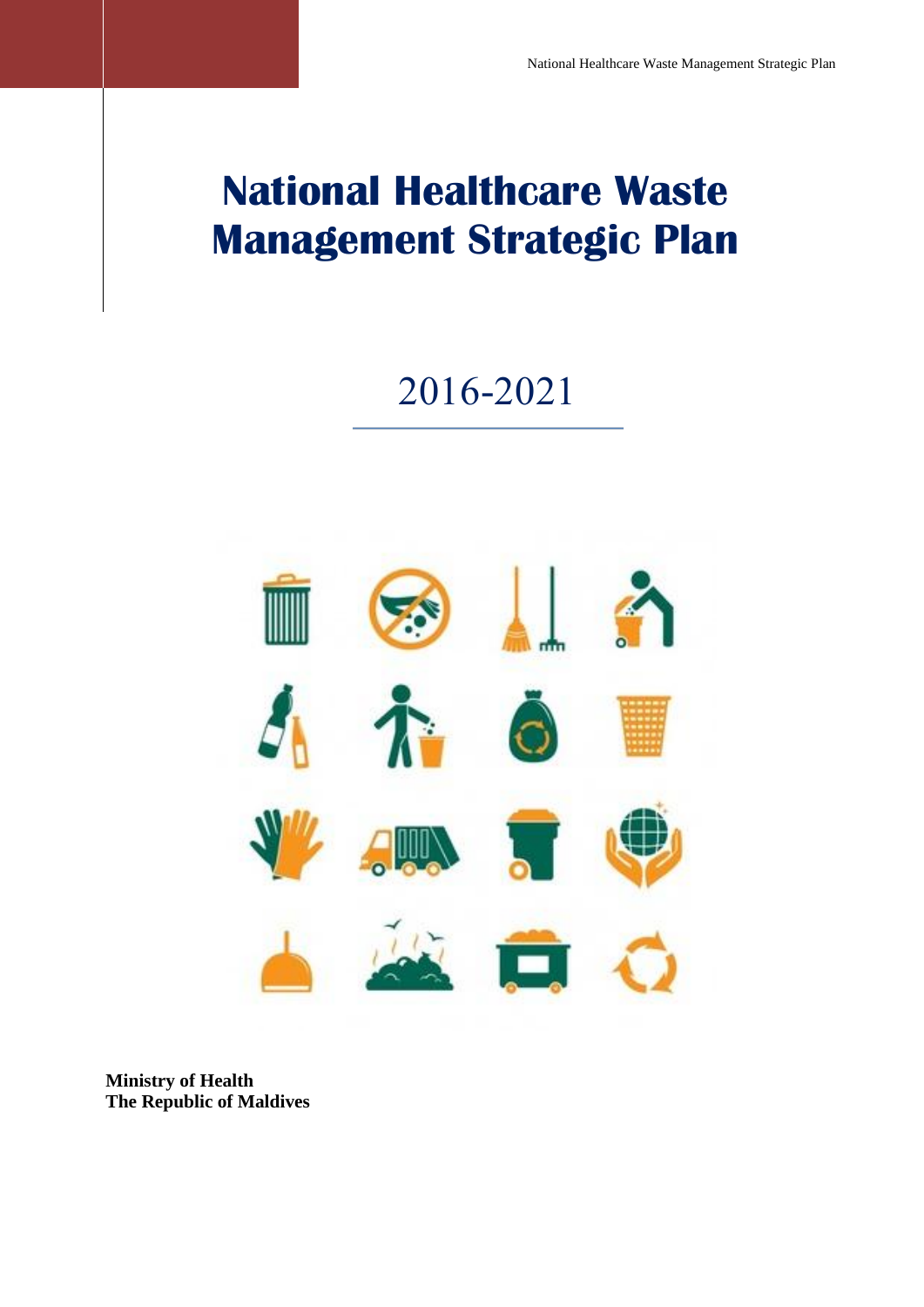# للذالرم الرحيم

All rights reserved. No part of this publication may be reproduced, stored in a retrieval system or transmitted in any means, electronic, mechanical, photocopying, recording or otherwise without written permission of Ministry of Health, Maldives. Short excerpts from the publication may be reproduced in respect to any fair dealings for the purpose of research or review, provided due acknowledgement is made.

**Endorsement Number**: Plan/23/-MoH/2017/08

Endorsed by

Hussain Rasheed **State Minister** Date: 23.2.2017

Numbered and Verified by:

Planning Section Date: 23.2.2017 Policy Planning and International Health Division

Published by Health Protection Agency, Ministry of Health Male', Republic of Maldives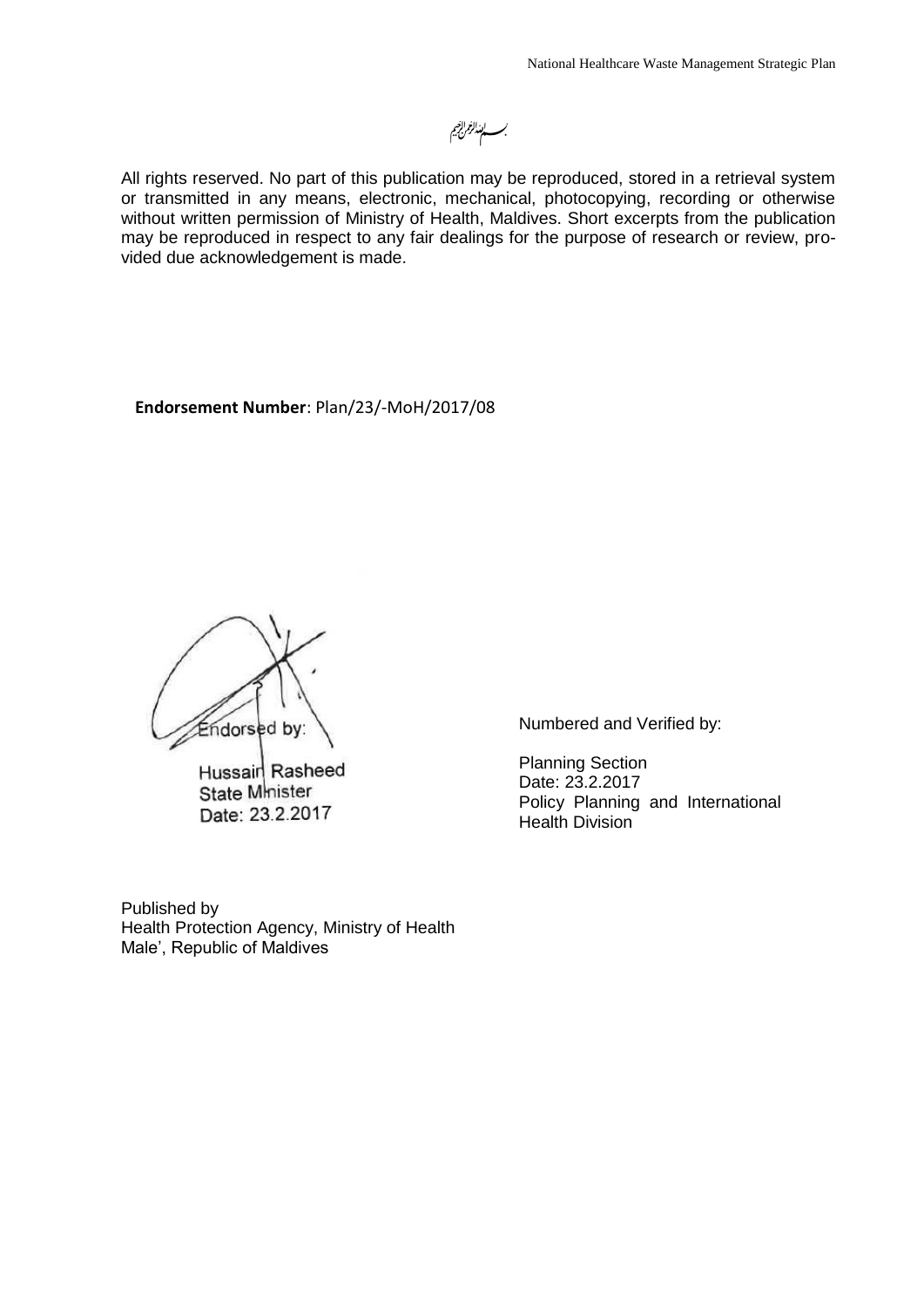<span id="page-2-0"></span>

|      | <b>Table of Contents</b>                                                          |  |
|------|-----------------------------------------------------------------------------------|--|
|      |                                                                                   |  |
|      |                                                                                   |  |
|      |                                                                                   |  |
|      |                                                                                   |  |
|      |                                                                                   |  |
|      |                                                                                   |  |
|      |                                                                                   |  |
| 1.1  | Strategic Priority 1: Improving the legal framework for healthcare waste          |  |
| 1.2  | Strategic Priority 2: Improving knowledge management and capacity building 8      |  |
| 1.3  | Strategic Priority 3: Implementing of an integrated healthcare waste              |  |
| 1.4  | Strategic Priority 4: Improving and adapting of national and local monitoring     |  |
| 1.5  |                                                                                   |  |
|      |                                                                                   |  |
| 1.6  |                                                                                   |  |
| 1.7  |                                                                                   |  |
| 1.8  |                                                                                   |  |
| 1.9  |                                                                                   |  |
| 1.10 |                                                                                   |  |
|      |                                                                                   |  |
|      |                                                                                   |  |
| 1.11 | Strategic Priority 1: Improving of the legal framework on healthcare waste<br>.10 |  |
| 1.12 | Strategic Priority 2: Improving of knowledge management and capacity              |  |
| 1.13 | Strategic Priority 3: Implementing of an integrated healthcare waste              |  |
| 1.14 | Strategic Priority 4: Improving and adopting of national and local monitoring     |  |
| 1.15 |                                                                                   |  |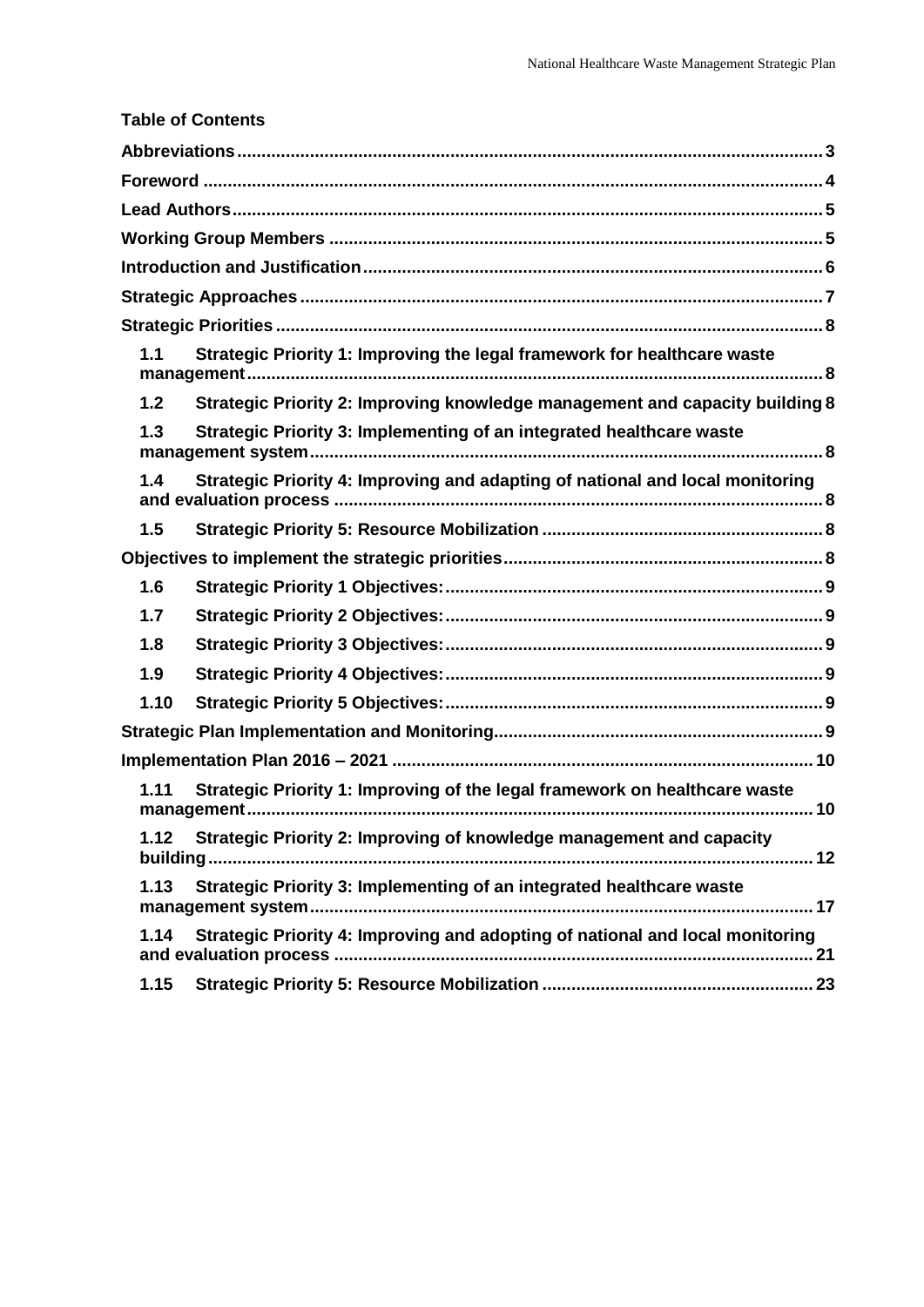#### **Abbreviations**

| <b>EPA</b>   | <b>Environment Protection Agency</b>       |
|--------------|--------------------------------------------|
| <b>HCF</b>   | <b>Health Care Facility</b>                |
| <b>HCWM</b>  | Healthcare Waste Management                |
| <b>HPA</b>   | <b>Health Protection Agency</b>            |
| <b>RAHSD</b> | Regional and Atoll Health Service Division |
| <b>MFDA</b>  | Maldives Food and Drug Authority           |
| MoH          | Ministry of Health                         |
| MoEE         | Ministry of Environment and Energy         |
| QAD          | <b>Quality Assurance Division</b>          |
| SOP          | <b>Standard Operating Procedure</b>        |
| WAMCO        | <b>Waste Management Cooperation</b>        |
| <b>WHO</b>   | World Health Organisation                  |
|              |                                            |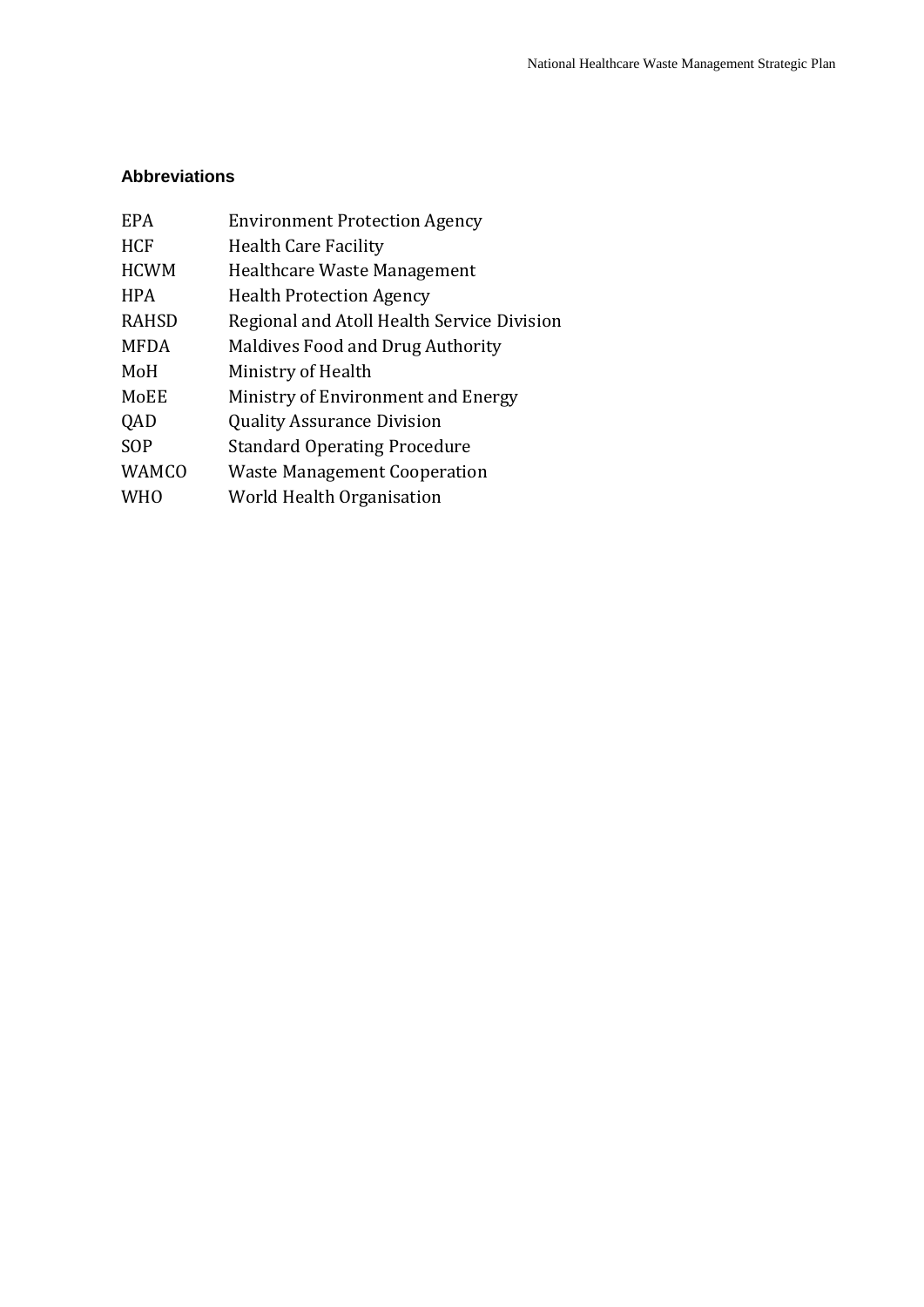#### <span id="page-4-0"></span>**Foreword**

Developing an integrated and sustainable health care waste management system is of utmost importance to ensure that all wastes generated within the health sector are managed without adverse effects on human health and environment, as the Republic of Maldives is moving towards the development of an environmentally sound waste management system in the country.

The development of this strategic plan under the "National Healthcare Waste Management Policy (2016)" is a key achievement to improve the present situation of health care waste management in Maldives. This strategic plan will, therefore, guide in enforcing the "National Healthcare Waste Management Policy 2016" and achieving its objectives through the establishment of an integrated countrywide system that is economical, socially and environmentally sustainable. Implementation of this plan in the future will protect the patients, the health of the workers, the health of the public and the environment from hazards associated with health care wastes generated in the country.

I acknowledge that the "Health Care Waste Management Strategic Plan (2016 – 2021)" was developed through extensive consultations with the relevant government institutions, health care facilities in the Male city, and relevant non- governmental organizations. I guarantee that the plan is practical and achievable.

Likewise, effective implementation of this plan requires multi-sectorial effort, cooperation, and engagement at all levels. It requires the involvement of the institutions that generates health care waste, relevant stakeholders of the government, public partner agencies and other institutions, to protect the health of our people and environment.

I would like to extend my gratitude to all the members who worked hard in making this plan a success and call upon all the relevant stakeholders to join hands with Ministry of Health in the successful implementation of the plan.

Mr. Abdulla Nazim Ibrahim Minister of Health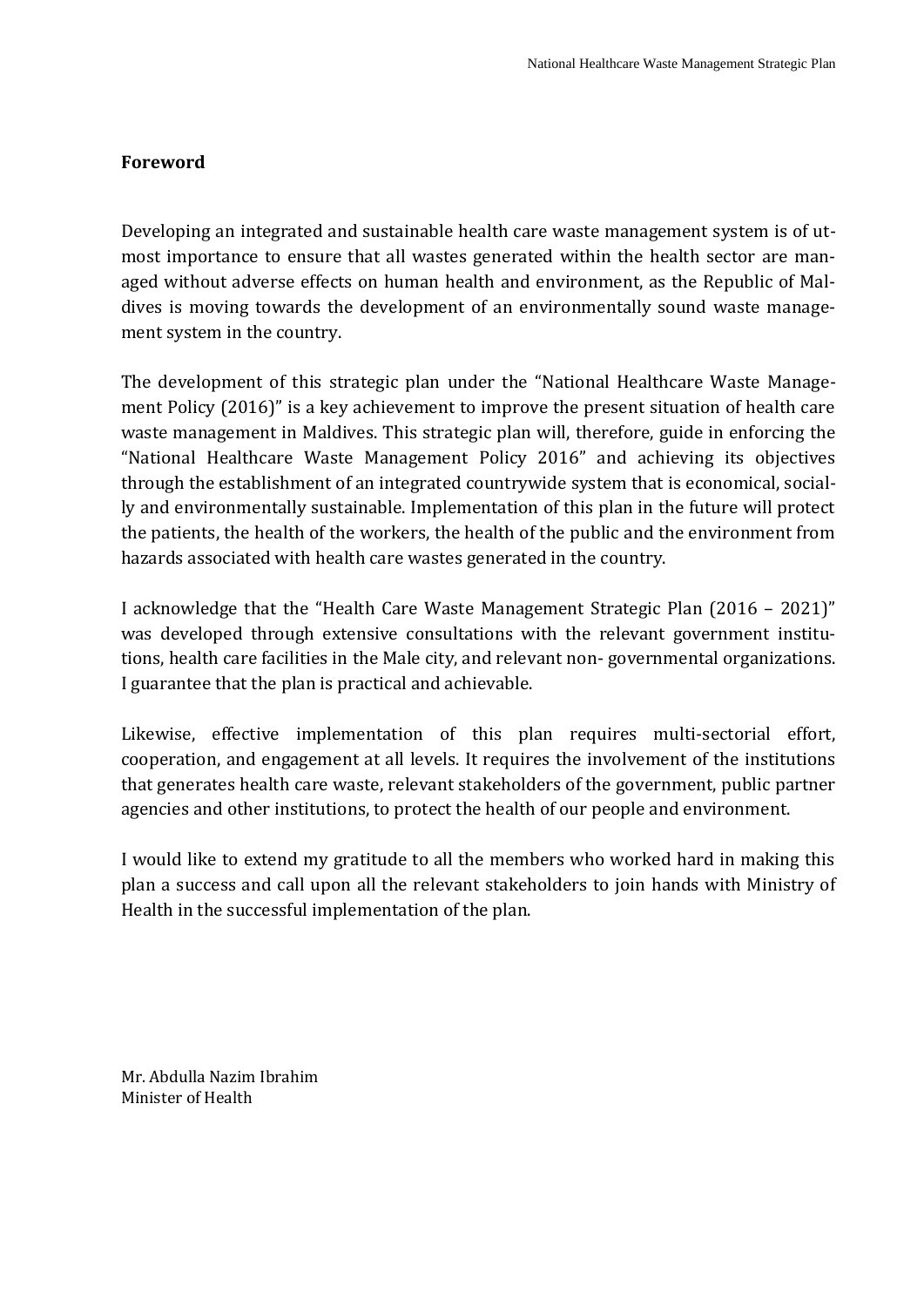#### <span id="page-5-0"></span>**Lead Authors**

Dr. Ute Pieper, Environmental consultant

Dr. Asma Ibrahim, Director General, Maldivian Blood Services

Ms. Aminath Shaufa, Public Health Program Coordinator, Health Protection Agency

#### <span id="page-5-1"></span>**Working Group Members**

- Abdulla Nishan, Assistant Manager, Senahiya
- Aishath Rashfa, Assistant Director, Ministry of Environment and Energy
- Aishath Sumayyath, Registered Nurse, Maldives Blood Services
- Aminath Dhifleen, Medica Hospital
- Aminath Mohamed, Senior Community Health Officer, Vilimale Hospital
- Aminath Mohamed, Environment Analyst, Environment Protection Agency
- Aminath Shama, Assistant Project Officer, Ministry of Environment and Energy
- Aminath Shaliny, Project Officer, UNDP
- Arham Abdul Raheem, Facilities Manager, Waste Management Corporation
- Dr. Ibrahim Sujau, Consultant Medicine, IGM Hospital
- Fathimath Nasheeda, Director, Ministry of Health
- Fathimath Sara, Senior Nurse Manager, IGMH
- Fathimath Soliha, Senior Nurse Manager, IGMH
- Haleemath Nahula, Public Health Program Assistant, health Protection Agency
- Hidhaya Shahid, Admin Officer, Ministry of Health
- Ibrahim Waheed, Pharmaceutical officer, Maldives Food, and Drug Authority
- Mariyam Raufa, Senior Project Officer, Ministry of Health
- Mariyam Rifan, Registered Nurse, Vilimale Hospital
- Mohamed Ahmed, Support staff Grade 4, IGM Hospital
- Mohamed Fazeen, Director Pharmaceuticals, Maldives Food and Drug Authority
- Mohamed Meezan, Director, Ministry of Health
- Mohamed Nizar, President PCB, Ministry of Finance and Treasury
- Moosa Shifaz, Operations Manager, ADK Hospital
- Muthau Shaheem, Lecturer, Maldives National University
- Nasiha Mohamed, Ward Manager, IGM Hospital
- Saeema Thaufeeq, Senior Nurse Manager, Hulhumale' Hospital
- Zifla Ibrahim, House Keeping Manager, ADK Hospital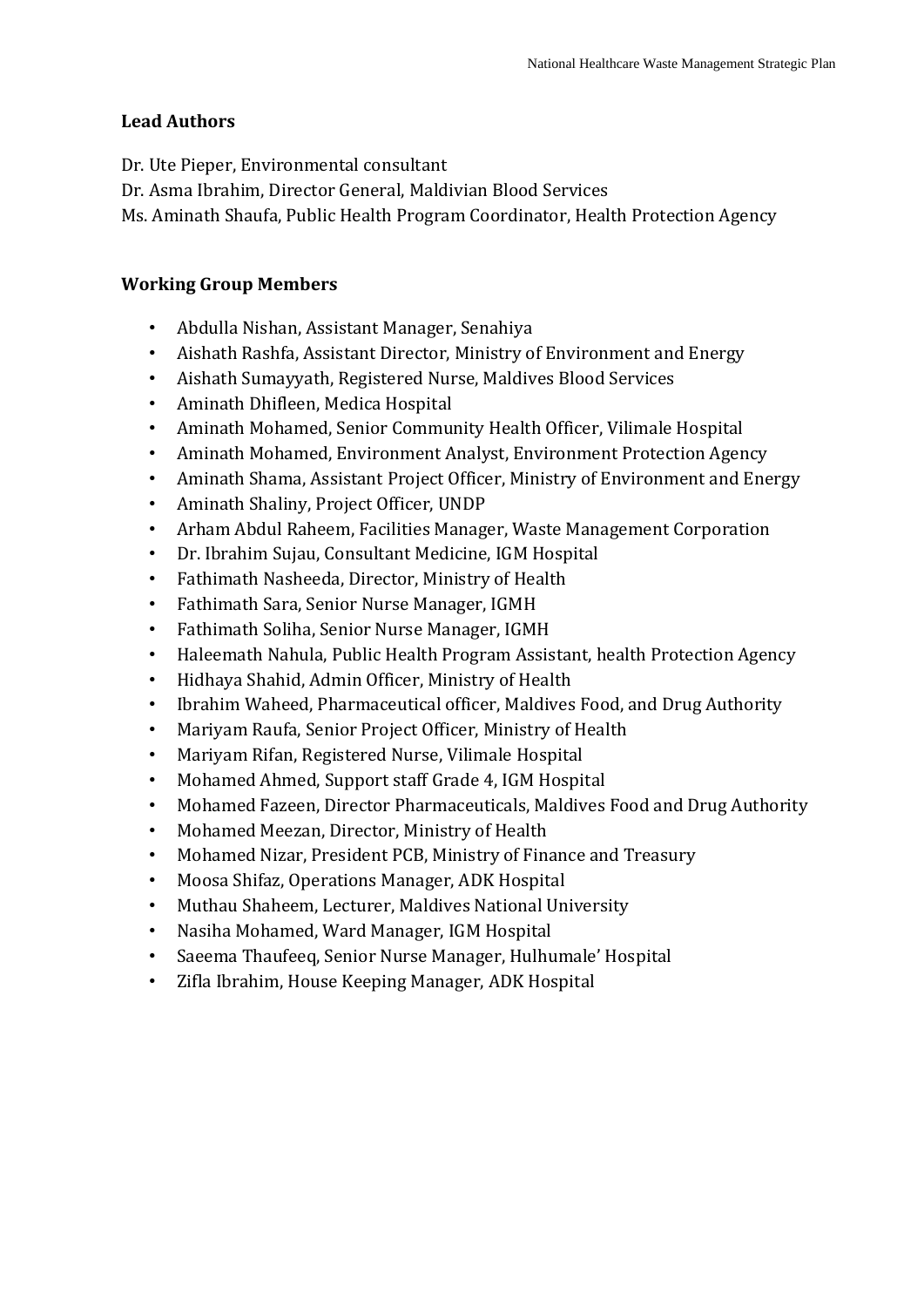#### <span id="page-6-0"></span>**Introduction and Justification**

Healthcare waste poses risks to human health and to the environment when managed inappropriately. The Ministry of Health (MoH) of the Republic of Maldives, recognies the need to improve the management of healthcare waste in the country. Hence, the "National Healthcare Waste Management Policy 2016" states the following vision:

"Ensuring that all waste generated within the health sector is managed without adverse effects on human health and environment in an integrated manner that is environmentally and economically sustainable."

In this Strategic Plan the gaps of the current healthcare waste management system in the country are identified and accordingly objectives, key statements and priorities of actions are outlined to improve the management of healthcare waste in the country.

Health Master Plan 2016-2025 identifies healthcare waste management as an area of concern for health care quality. It states the enforcement of regulations and standards on the management of waste and waste reduction, including healthcare waste.

The purpose of this Strategic plan is to enforce the "National Healthcare Waste Management Policy" by establishing a countrywide integrated healthcare waste system, which is managed without adverse effects on human health and environment, and that is environmentally and economically sustainable.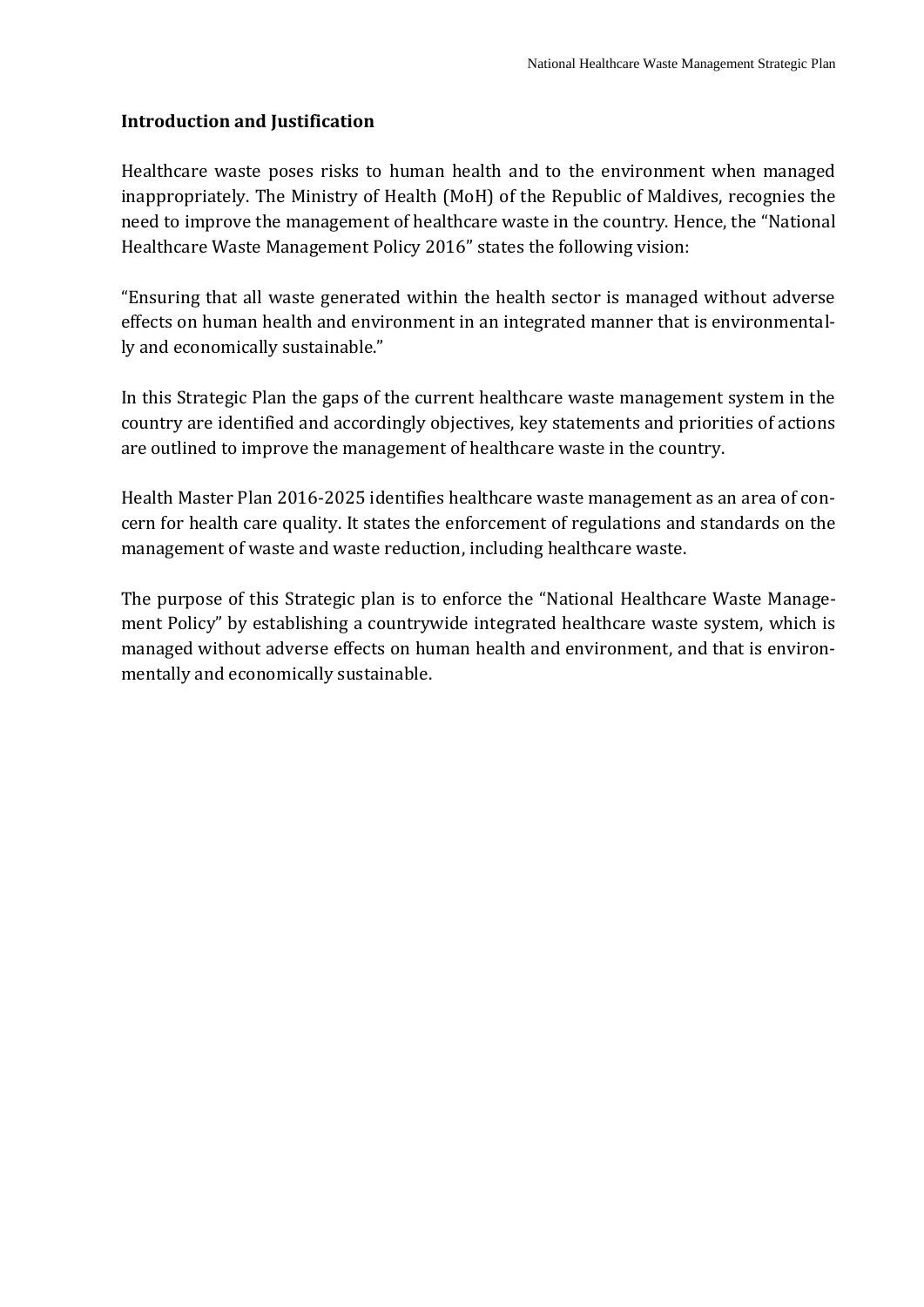#### <span id="page-7-0"></span>**Strategic Approaches**

# **This strategic plan and strategic plan was developed in consultation with the following stakeholders;**

- 1. Ministry of Health
- 2. Ministry of Environment and Energy
- 3. Ministry of Finance and Treasury
- 4. Environment Protection Agency
- 5. Maldives Food and Drug Authority
- 6. Health Protection Agency
- 7. Faculty of Health Science
- 8. Indira Gandhi Memorial Hospital
- 9. Hulhumale' Hospital
- 10. Villimale Hospital
- 11. Waste Management Cooperation Ltd
- 12. Medica Hospital
- 13. ADK Hospital
- 14. Maldivian Blood Services
- 15. Senahiya
- 16. UNDP

The implementation plan is based on the identified priority areas, objectives, and activities. A phased implementation is envisaged, which will start with the improvement of the legal framework, capacity building, public awareness building activities and the initiation of a pilot project.

This strategic plan is developed in line with the "National Waste Management Policy" and "Waste Management Strategic Action Plan" endorsed by the Ministry of Environment and Energy which envisages the establishment of Waste Centres on each inhabited island and the construction of Regional Waste Management Facilities.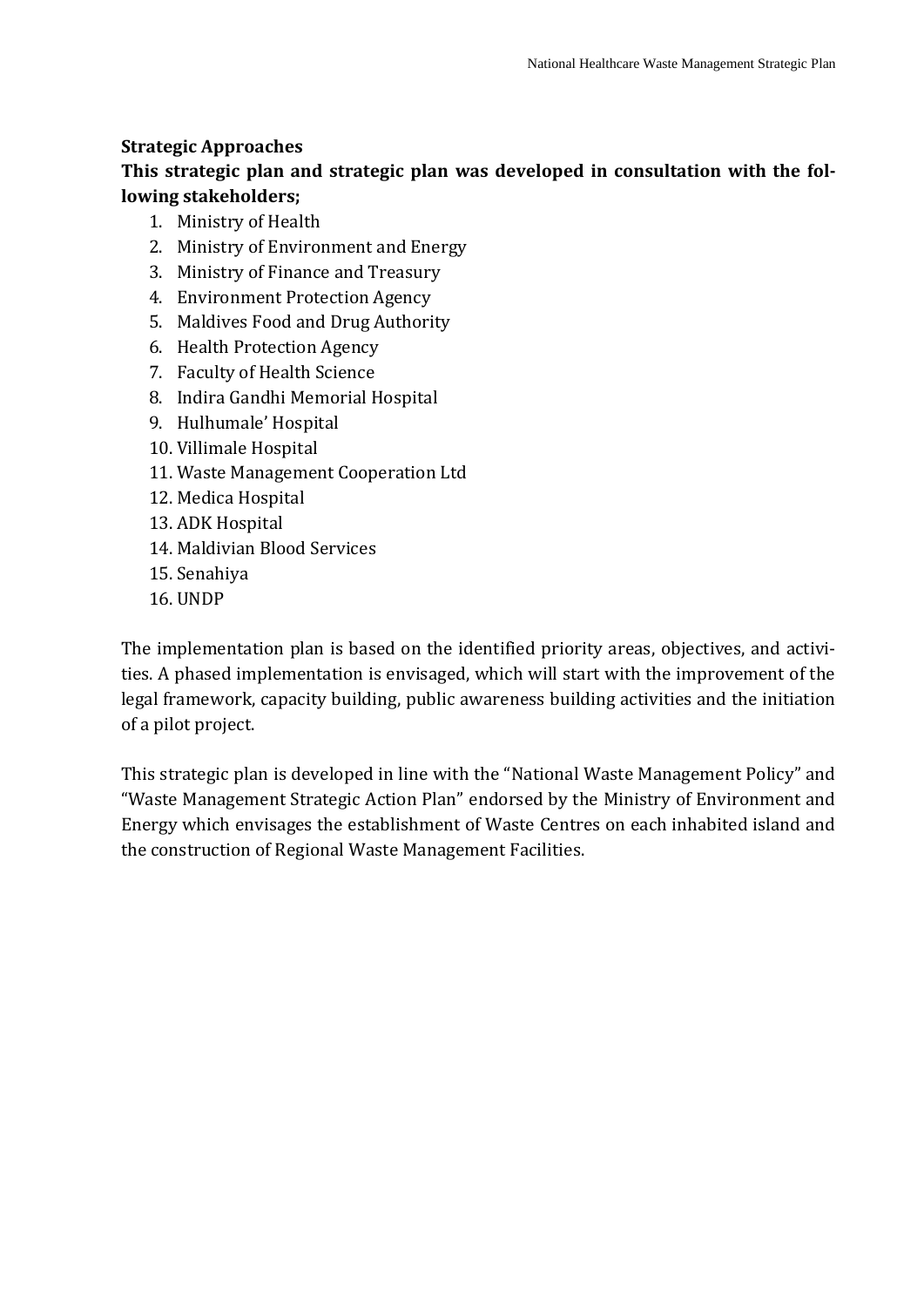#### <span id="page-8-0"></span>**Strategic Priorities**

An assessment was done to identify the current practices of health care waste management in Maldives. The following areas were identified based on the findings:

<span id="page-8-1"></span>Strategic Priority 1: Improving the legal framework for healthcare waste management Requirements for the safe management of healthcare waste need to be reflected within various legal instruments. Therefore, the revision of the existing legal framework and the development of new instruments which are in line with this strategic plan are needed. Strategic Priority 2: Improving knowledge management and capacity building

<span id="page-8-2"></span>To promote proper knowledge management on healthcare waste by institute training programs and raising awareness among policy makers, healthcare workers, waste handlers, patients and the general public.

<span id="page-8-3"></span>Strategic Priority 3: Implementing of an integrated healthcare waste management system In order to improve the safe management of healthcare waste without adverse effects to the human health and environment, an integrated healthcare waste management system will be implemented in line with national waste management requirements and international treaties.

<span id="page-8-4"></span>Strategic Priority 4: Improving and adapting of national and local monitoring and evaluation process

Good governance requires periodic monitoring of health care waste management activities and corrective actions.

<span id="page-8-5"></span>Strategic Priority 5: Resource Mobilization

Resource mobilization will ensure different types of support such as physical, financial, technical, and human capacity to achieve the strategic plan.

#### <span id="page-8-6"></span>**Objectives to implement the strategic priorities**

Based on the above-outlined priority areas, the objectives and general activities needed to implement the strategic plan are outlined. The comprehensive approach of this strategic plan needs to aim all different kinds of waste generated in healthcare facilities (general waste, infectious and sharp waste, pharmaceutical waste, pathological waste, hazardous waste and chemical waste) from point of generation to disposal. Here, the measures need to be planned for each waste management step: waste minimization, Segregation, internal transport, storage, treatment, external transport, and disposal.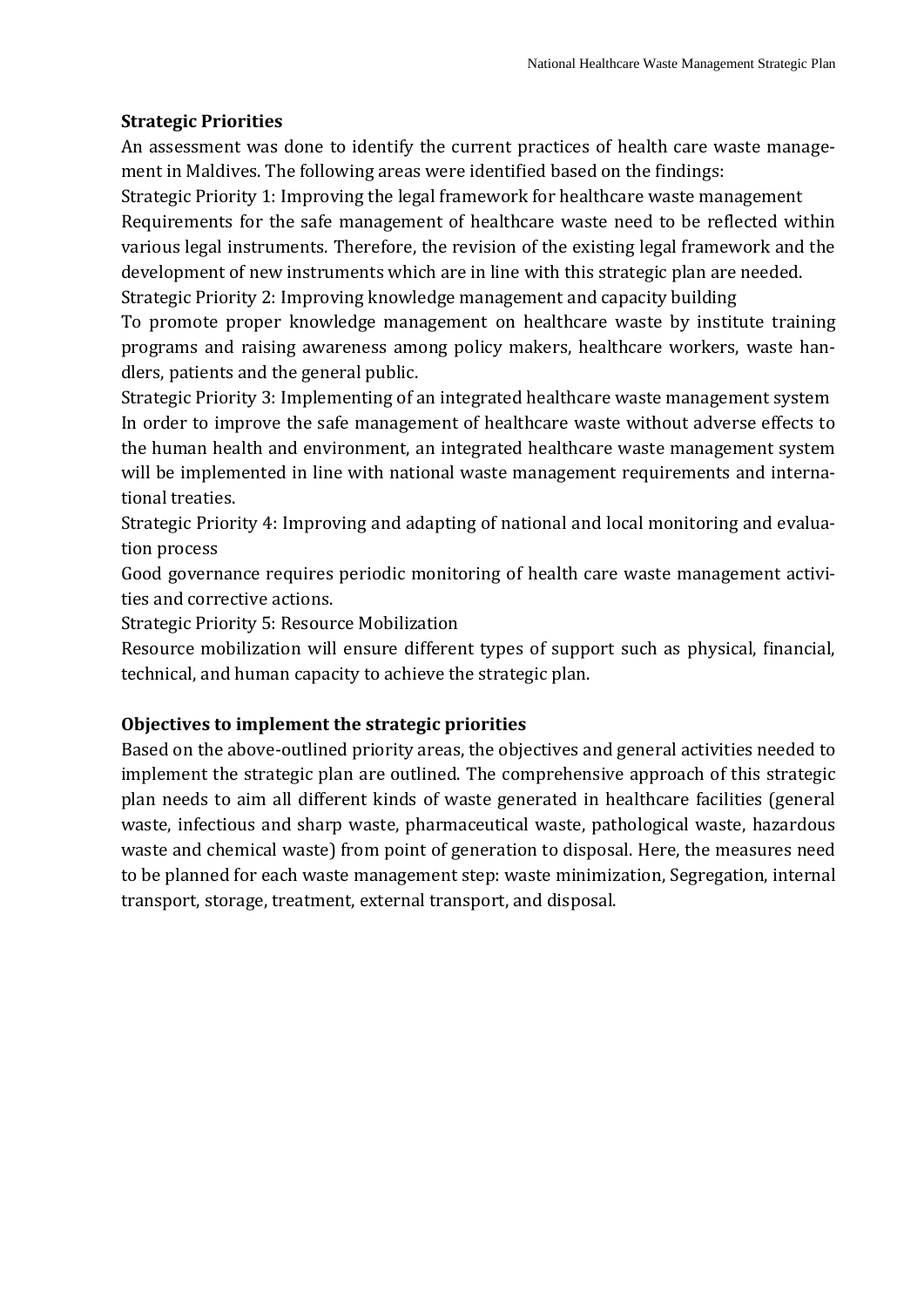<span id="page-9-2"></span><span id="page-9-1"></span><span id="page-9-0"></span>Strategic Priority 1 Objectives: Review and revise existing legal documents Strengthen policy and regulatory structures for HCWM Strategic Priority 2 Objectives: Develop national training packages on health care waste management Implementation of developed HCWM training programs Increase advocacy awareness for behavioural change Promote Research, new technologies and innovative methods for sound management of HCW Strategic Priority 3 Objectives: Assessment of the current waste management situation Set up of an integrated system in a pilot Atoll HCWM Planning Promote green procurement and minimizing waste Improvement of Infectious Waste and Sharp Waste Management Improvement of Pharmaceutical and Chemical Waste Management Strategic Priority 4 Objectives: Assessment of current monitoring situation Strengthen reporting, monitoring, and evaluation mechanism on HCWM Regular monitoring and evaluation of the Health Care Waste Management System and performance of the equipment Strategic Priority 5 Objectives: Establish sustainable sources of funding

#### <span id="page-9-4"></span><span id="page-9-3"></span>Budget completion

### <span id="page-9-5"></span>**Strategic Plan Implementation and Monitoring**

The implementation of the strategic plan will be achieved through the development and integration of the proper management of healthcare waste into the current waste management activities. Furthermore, the annual action plans of city/atoll/island councils will contribute to the implementation of the Strategic plan. Decisions on the adjustments of the Plan will be taken on the basis of monitoring and evaluation of the implementation of annual plans.

MOH plays the role of coordination of the process of implementation and monitoring and is responsible for:

a systematic analysis and evaluation of the annual reports on the status of implementation;

- The validity of the necessary costs for the implementation of strategic activities;
- Identify possible sources of funding the implementation of measures;
- Organization monitoring and evaluation system,
- Identify deviations from the stated goals and objectives, analyse the causes and make the necessary adjustments.
- Dissemination of the results of monitoring and reporting to relevant stakeholders.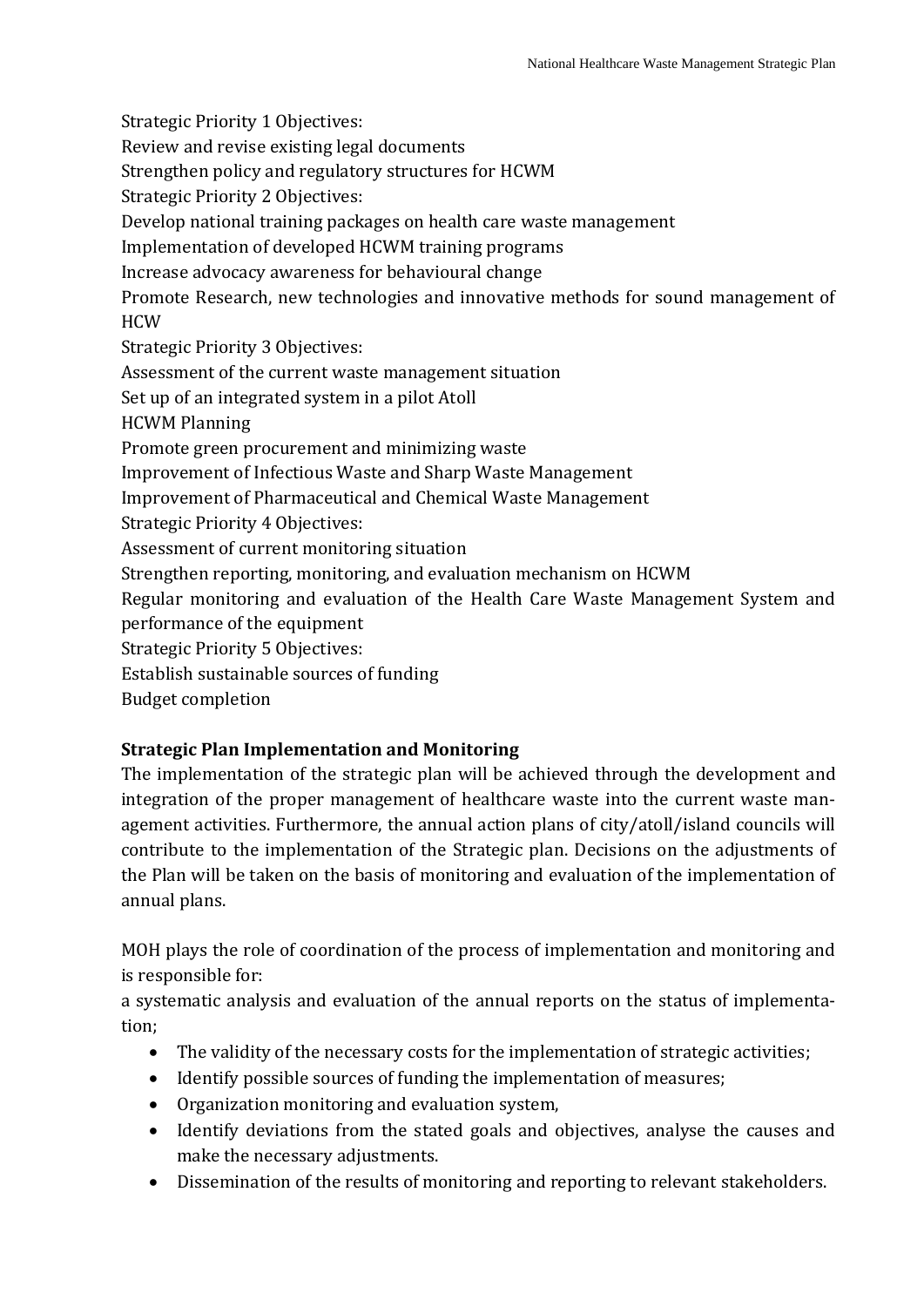#### **Implementation Plan 2016 – 2021**

# **1.1 Strategic Priority 1: Improving of the legal framework on healthcare waste management**

<span id="page-10-1"></span><span id="page-10-0"></span>

| $\overline{\#}$ | <b>Objectives</b>                                                          |                                                                                                                                              | <b>Expected results</b>                                                                                               | 2016 |  | 2017 |  | 2018 |  | 2019 |  | 2020 |  | 2021 |  | <b>Responsible</b>                                                                                            | <b>Budget</b> |
|-----------------|----------------------------------------------------------------------------|----------------------------------------------------------------------------------------------------------------------------------------------|-----------------------------------------------------------------------------------------------------------------------|------|--|------|--|------|--|------|--|------|--|------|--|---------------------------------------------------------------------------------------------------------------|---------------|
|                 |                                                                            | <b>Measures / Actions</b>                                                                                                                    |                                                                                                                       |      |  |      |  |      |  |      |  |      |  |      |  | 01020304010203040102020304010202030401020203040102020304                                                      | <b>USD</b>    |
|                 | Review<br>and<br>exist-<br>revise<br>ing legal doc-<br>uments              | Identify<br>gaps<br>and<br>outdated legal docu-<br>ments, Identify over-<br>lapping mandates of<br>authorities and rele-<br>vant stakeholder | Clear understand-<br>ing of terminology,<br>overlapping man-<br>dates and roles and<br>responsibilities<br>identified |      |  |      |  |      |  |      |  |      |  |      |  | HPA, MoH, MoEE                                                                                                |               |
|                 |                                                                            | Review and revise<br>existing legal docu-<br>ments                                                                                           | Existing legal docu-<br>ments are revised                                                                             |      |  |      |  |      |  |      |  |      |  |      |  | HPA, MoH, MoEE 3,000                                                                                          |               |
| $\overline{2}$  | Strengthen<br>Policy<br>and<br>regulatory<br>structures for<br><b>HCWM</b> | Develop and update<br>missing and outdated<br>legal documents in<br>the area of healthcare<br>waste management                               | Legal<br>documents<br>developed and up-<br>dated                                                                      |      |  |      |  |      |  |      |  |      |  |      |  | Foreign Ministry,<br>MoH, HPA, Labour<br>relations Authori-<br><b>WAMCO</b><br>ty,<br>MOEE, EPA, MOT,<br>LGA, | 6.500         |
|                 |                                                                            | Disseminate strategic<br>plan and legal docu-<br>ments on HCWM to<br>relevant stakeholders                                                   | Relevant stakehold-<br>ers are informed<br>about the strategic<br>plan and legal doc-<br>uments on HCWM               |      |  |      |  |      |  |      |  |      |  |      |  | <b>HPA</b>                                                                                                    | 3,000         |
|                 |                                                                            | Clear definition and<br>approval of roles and<br>responsibilities                                                                            | Roles and responsi-<br>bilities are docu-<br>mented<br>and<br>ap-<br>proved                                           |      |  |      |  |      |  |      |  |      |  |      |  | Foreign Ministry,<br>MoH, HPA, Labour<br>relations Authori-0<br>WAMCO,<br>ty,<br>MOEE, EPA, MOT,              |               |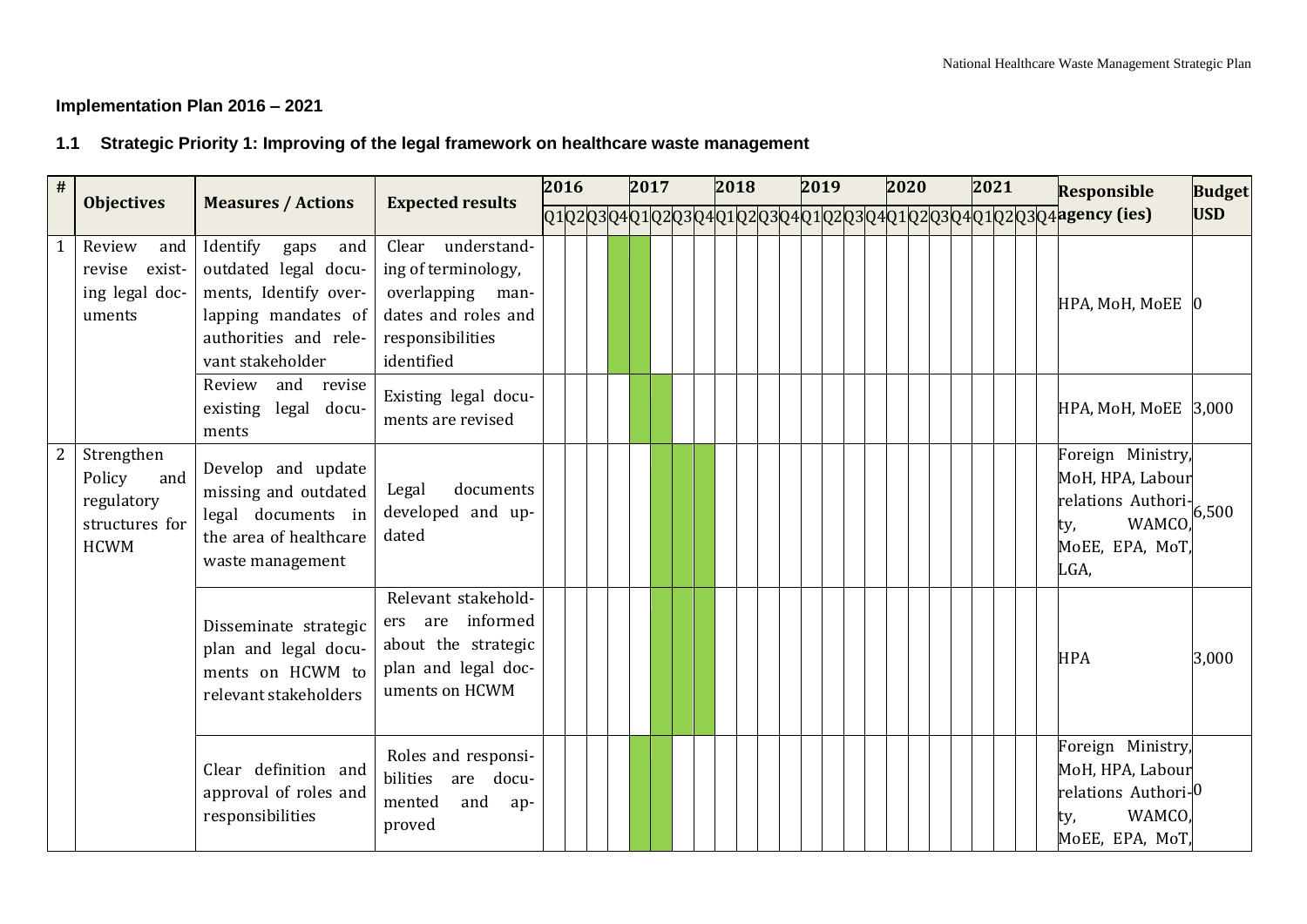| $+$ | <b>Objectives</b> | Measures /<br>' Actions | <b>Expected results</b> | 2016 | 2017 | 2018 | 2019 | 2020 | 2021 | <b>Responsible</b> | <b>Budget</b> |
|-----|-------------------|-------------------------|-------------------------|------|------|------|------|------|------|--------------------|---------------|
|     |                   |                         |                         |      |      |      |      |      |      | LUA                |               |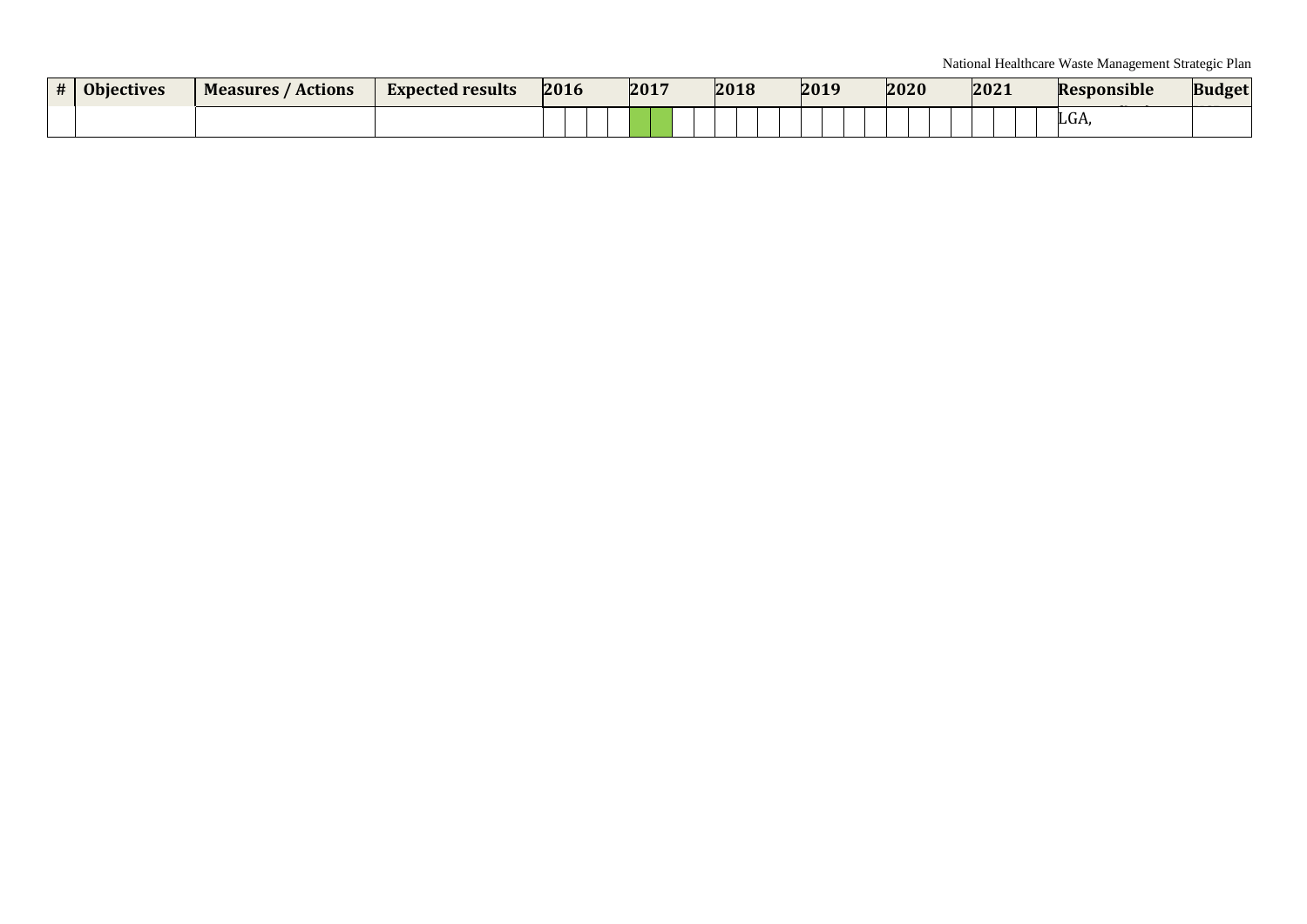# **1.2 Strategic Priority 2: Improving of knowledge management and capacity building**

<span id="page-12-0"></span>

| $\#$ |                                                                                                   | Measures / Ac-                                                                                                                                            |                                                                                                               | 2016 |  | 2017 |  | 2018 |  | 2019 |  | 2020 |  | 2021 |  | <b>Responsible</b>                                                        | <b>Budget</b>         |
|------|---------------------------------------------------------------------------------------------------|-----------------------------------------------------------------------------------------------------------------------------------------------------------|---------------------------------------------------------------------------------------------------------------|------|--|------|--|------|--|------|--|------|--|------|--|---------------------------------------------------------------------------|-----------------------|
|      | <b>Objectives</b>                                                                                 | tions                                                                                                                                                     | <b>Expected results</b>                                                                                       |      |  |      |  |      |  |      |  |      |  |      |  | $Q1Q2Q3Q4Q1Q2Q3Q4Q1Q2Q3Q4Q1Q2Q2Q3Q4Q1Q2Q3Q4Q1Q2Q3Q4Q1Q2Q3Q4$ agency (ies) | <b>USD</b>            |
| 1    | Develop<br>na-<br>tional training<br>packages<br>on<br>health<br>care<br>waste<br>man-<br>agement | Identify gaps and<br>needs of the cur-<br>rent training sys-<br>tem for healthcare<br>waste<br>manage-<br>ment                                            | Gaps and needs are<br>identified                                                                              |      |  |      |  |      |  |      |  |      |  |      |  | MoH / HPA                                                                 |                       |
|      |                                                                                                   | Develop a training<br>package for health<br>care workers and<br>conduct a<br>trial<br>training for the<br>final revision of<br>the training pack-<br>age. | The training package<br>available,<br>trial<br>is<br>training conducted<br>and training package<br>finalized. |      |  |      |  |      |  |      |  |      |  |      |  | MoH                                                                       | 16,000                |
|      |                                                                                                   | Develop an online<br>training tool for<br>regular refresher<br>training activities<br>- trial testing and<br>revision                                     | Online training tool<br>is developed, tested<br>and revised                                                   |      |  |      |  |      |  |      |  |      |  |      |  | MoH                                                                       | 4,000                 |
|      |                                                                                                   | Liaise with rele-<br>vant government<br>bodies to approve<br><b>HCWM</b> component<br>to be included in<br>the curriculum                                 | Content approved                                                                                              |      |  |      |  |      |  |      |  |      |  |      |  | <b>HPA</b>                                                                |                       |
|      |                                                                                                   | Consultative meet-                                                                                                                                        | national<br>train-<br>A<br>ings with Universi- $\vert$ ing/capacity building                                  |      |  |      |  |      |  |      |  |      |  |      |  | MOH/MNU<br><b>MOE</b>                                                     | $\bar{\alpha}$ 11,300 |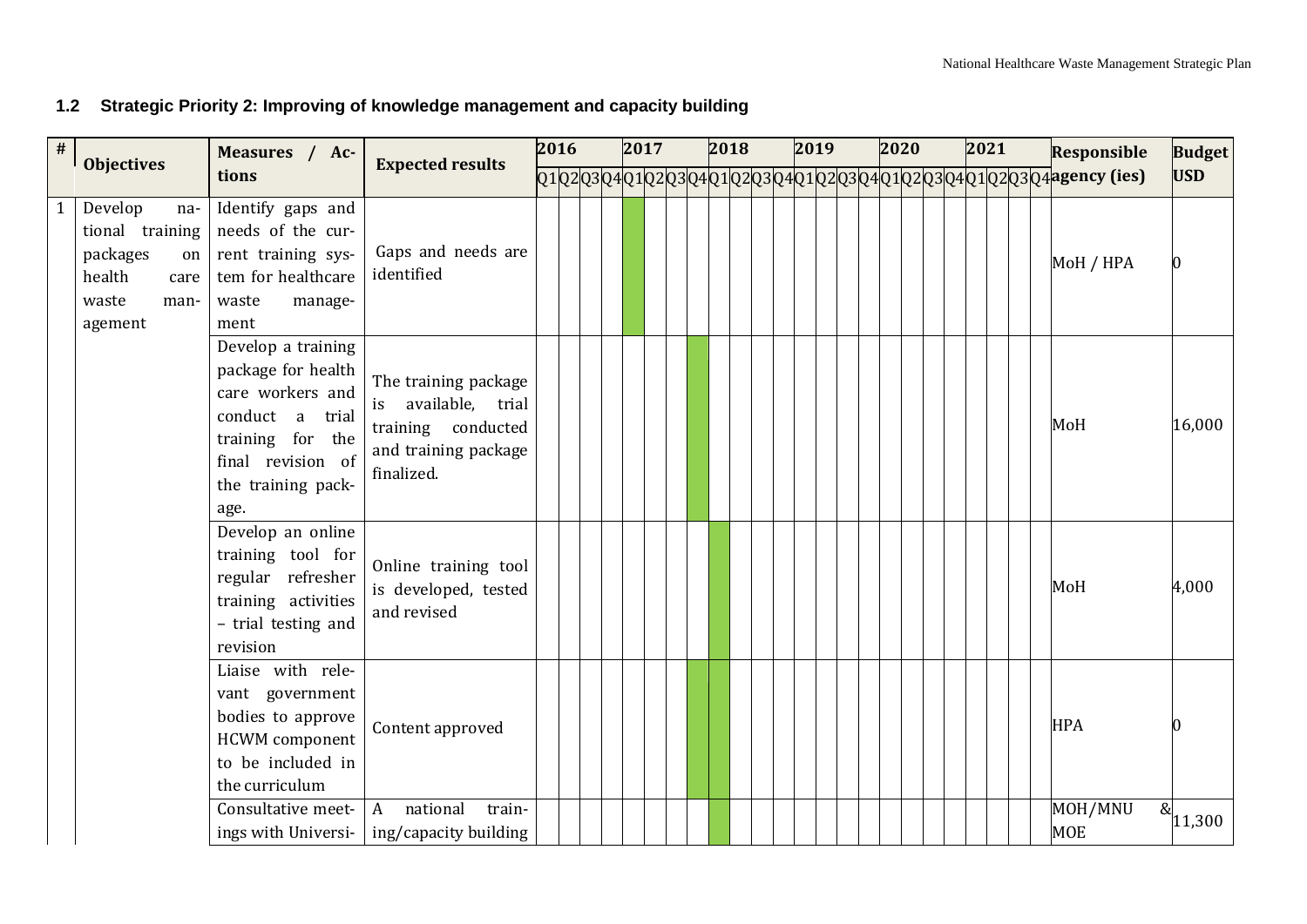| #            | <b>Objectives</b>                                              | Measures / Ac-                                                                                                                                                   | <b>Expected results</b>                                                     | 2016 | 2017 | 2018 | 2019 | 2020 | 2021 | Responsible                                                  | <b>Budget</b> |
|--------------|----------------------------------------------------------------|------------------------------------------------------------------------------------------------------------------------------------------------------------------|-----------------------------------------------------------------------------|------|------|------|------|------|------|--------------------------------------------------------------|---------------|
|              |                                                                | ty, Education Min-<br>istry & Ministry of<br>Health:<br>Develop<br>incorporate<br>and<br><b>HCWM</b> for various<br>categories<br>of<br>training<br>/assessments | for HC waste man-<br>agement in the edu-<br>cation sector is de-<br>veloped |      |      |      |      |      |      |                                                              |               |
|              |                                                                | Resource<br>map-<br>ping to identify<br>trainers trained on<br><b>HCWM</b>                                                                                       | Trained trainers are<br>identified and docu-<br>mented.                     |      |      |      |      |      |      | <b>HPA</b>                                                   |               |
| $\mathbf{2}$ | Implementation<br>developed<br>of<br>HCWM training<br>programs | Train and certify<br>trainers<br>master<br>from MNU cam-<br>puses and schools,<br>create pool of<br>trainers at region-<br>al level                              | Master trainer and<br>pool of trainers are<br>trained                       |      |      |      |      |      |      | MNU/HPA/MoH130,000                                           |               |
|              |                                                                | focal<br>Assign a<br>point in HCWM in<br>each health facility<br>and train focal<br>points by the mas-<br>ter trainers at re-<br>gional level                    | Have a trained per-<br>son in HCWM in each<br>health care facility          |      |      |      |      |      |      | $\sqrt{\text{MoH}}$ / Health $\vert_{9000.00}$<br>facilities |               |
|              |                                                                | Mandatory sensi-<br>tization programs<br>Policymakers<br>to                                                                                                      | Policy makers and<br>Hospital<br>managers<br>are trained                    |      |      |      |      |      |      | $HPA$ with insti- $2,500$<br>tutions                         |               |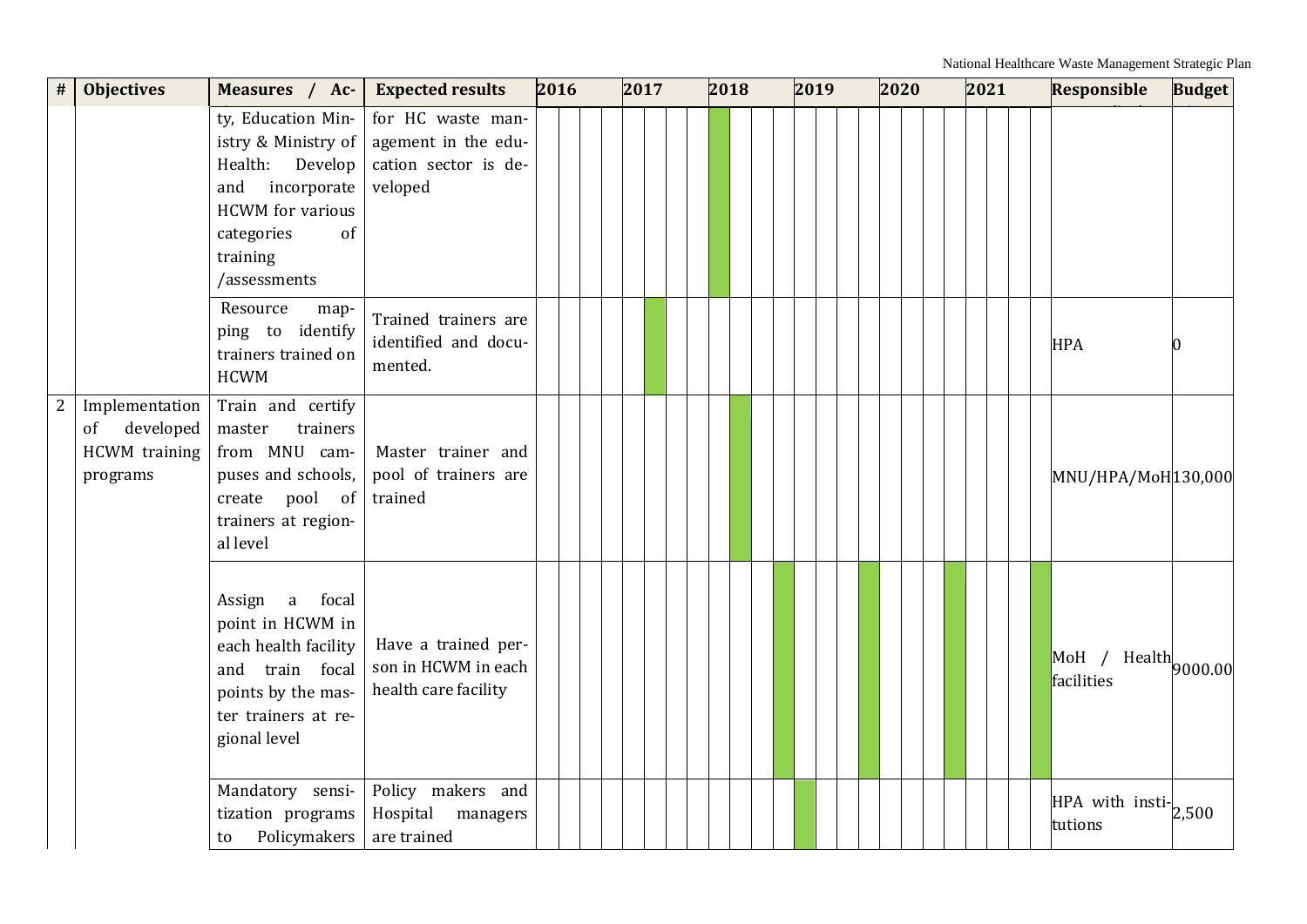| #              | <b>Objectives</b>                | Measures / Ac-                                                                                                                                                                                                                                                                                                       | <b>Expected results</b>                                         | 2016 |  | 2017 |  | 2018 |  |  | 2019 |  | 2020 |  | 2021 |  | <b>Responsible</b>         | <b>Budget</b> |
|----------------|----------------------------------|----------------------------------------------------------------------------------------------------------------------------------------------------------------------------------------------------------------------------------------------------------------------------------------------------------------------|-----------------------------------------------------------------|------|--|------|--|------|--|--|------|--|------|--|------|--|----------------------------|---------------|
|                |                                  | and<br>Hospital<br>managers                                                                                                                                                                                                                                                                                          |                                                                 |      |  |      |  |      |  |  |      |  |      |  |      |  |                            |               |
|                |                                  | Mandatory<br>basic<br>training for vari-<br>ous cadres by the<br>trained focal per-<br>of<br>sons<br>the<br>healthcare<br>facili-<br>ties: Attendants /<br>Housekeeping,<br>staff/contractors,<br>handlers<br>waste<br>outside hospital,<br>waste equipment<br>operators,<br>focal<br>points from island<br>councils | Personnel from vari-<br>cadres<br>ous<br>are<br>trained on HCWM |      |  |      |  |      |  |  |      |  |      |  |      |  | <b>HC</b> facilities       |               |
|                |                                  | Follow up & re-<br>fresher training on<br>annual basis at<br>regional level                                                                                                                                                                                                                                          | Follow up done and<br>refresher conducted<br>on annual basis    |      |  |      |  |      |  |  |      |  |      |  |      |  | HPA with insti-<br>tutions |               |
|                |                                  | Introduce<br>and<br>provide an online<br>mandatory train-<br>ing and assess-<br>ment module for<br>all levels of staff<br>employed in a<br>health care facility.                                                                                                                                                     | The online training<br>introduced and used.                     |      |  |      |  |      |  |  |      |  |      |  |      |  | MoH                        |               |
| 3 <sup>1</sup> | Increase advo-<br>cacy awareness | Develop and dis-<br>"Infor-<br>seminate<br>for behavioral   mation, Education                                                                                                                                                                                                                                        | Leaf-<br>lets/posters/Ads<br>developed and dis-                 |      |  |      |  |      |  |  |      |  |      |  |      |  | <b>HPA</b>                 | 6,500         |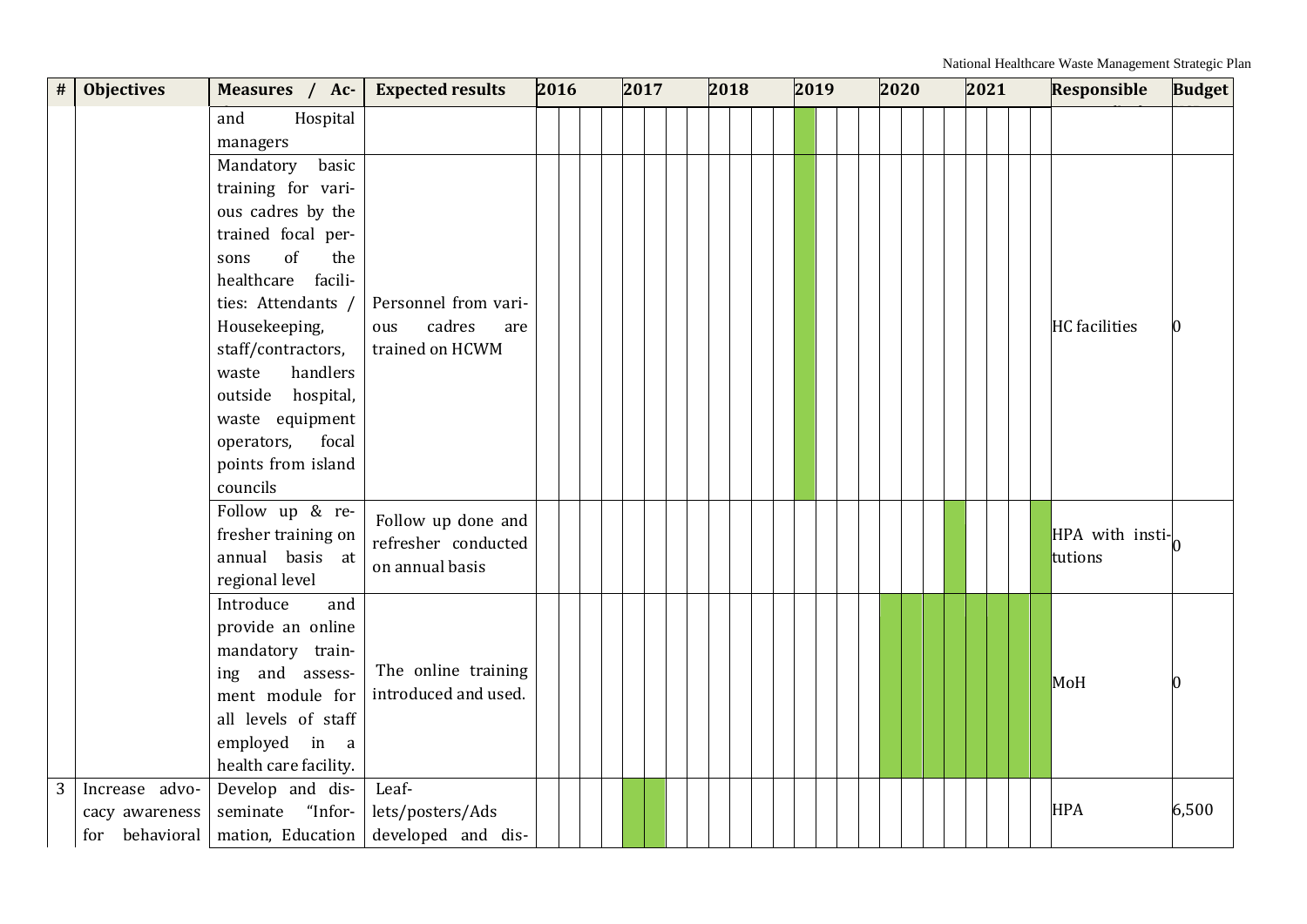| $\#$           | <b>Objectives</b>                                                                                                                    | Measures / Ac-                                                                                                                                                                                                 | <b>Expected results</b>                                                               | 2016 |  | 2017 |  | 2018 |  | 2019 |  | 2020 |  | 2021 |  | <b>Responsible</b>                       | <b>Budget</b>                  |
|----------------|--------------------------------------------------------------------------------------------------------------------------------------|----------------------------------------------------------------------------------------------------------------------------------------------------------------------------------------------------------------|---------------------------------------------------------------------------------------|------|--|------|--|------|--|------|--|------|--|------|--|------------------------------------------|--------------------------------|
|                | change                                                                                                                               | Communica-<br>and<br>tion" materials to<br>create awareness                                                                                                                                                    | seminated                                                                             |      |  |      |  |      |  |      |  |      |  |      |  |                                          |                                |
|                |                                                                                                                                      | Promote aware-<br>ness on HCWM for<br>Policymakers<br>(Green<br>and<br>environment-<br>friendly procure-<br>ment) and waste<br>handlers by picto-<br>rial<br>reminders,<br>guide-<br>promote<br>lines and SOPs | Improved<br>aware-<br>ness among policy<br>makers and relevant<br>stakeholders        |      |  |      |  |      |  |      |  |      |  |      |  | HPA /<br>tions                           | $Institu$ <sup>-</sup> $6,500$ |
|                |                                                                                                                                      | Increase<br>aware-<br>ness by Radio, TV<br>ads and social<br>media,<br>Mobile<br>phone<br>Applica-<br>tions                                                                                                    | Improved<br>aware-<br>ness of the public                                              |      |  |      |  |      |  |      |  |      |  |      |  | $HPA / Institute \n4,000$<br>tions       |                                |
| $\overline{4}$ | Promote<br>Re-<br>search,<br>new<br>technologies<br>and innovative<br>methods<br>for<br>sound<br>man-<br>agement<br>of<br><b>HCW</b> | Enhance<br>collabo-<br>ration<br>between<br>MNU/private col-<br>leges faculties and<br>other stakeholders<br>in order to facili-<br>tate research in<br>the area of HCWM                                       | Locally<br>adapted<br>methods identified /<br>Global best practices<br>contextualized |      |  |      |  |      |  |      |  |      |  |      |  | HPA / MoEE /<br>MNU / MoE                |                                |
|                |                                                                                                                                      | Conduct research<br>healthcare<br>on<br>waste<br>incinerator/waste                                                                                                                                             | Research paper is<br>written and dissemi-<br>nated                                    |      |  |      |  |      |  |      |  |      |  |      |  | MOEE / EPA $\sqrt{10,000}$<br><b>MNU</b> |                                |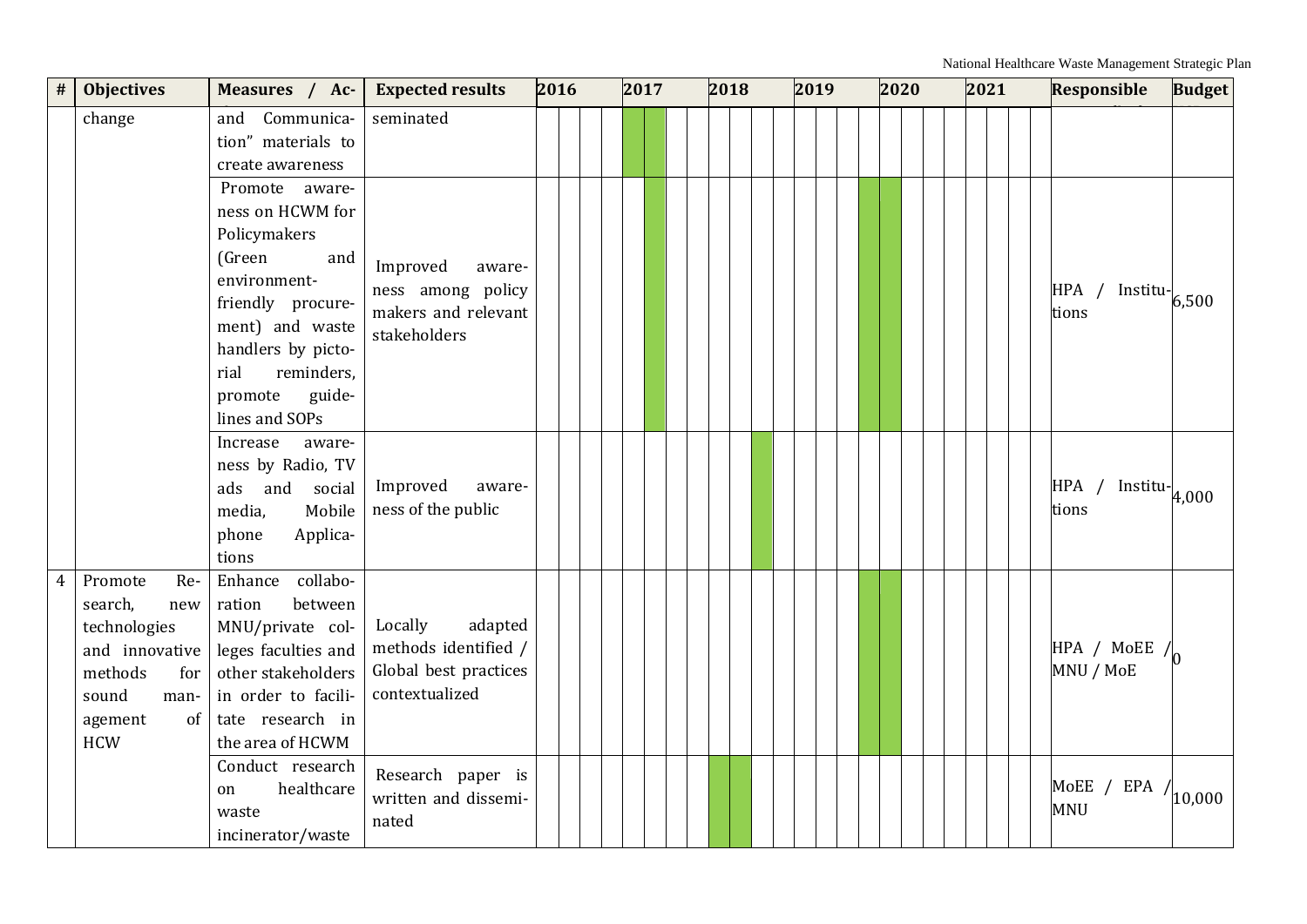| # | <b>Objectives</b> | <b>Measures</b><br>AC | <b>Expected results</b> | 2016 |  | 2017 |  | 2018 | 2019 | 2020 |  | 2021 |  | <b>Responsible</b> | <b>Budget</b> |
|---|-------------------|-----------------------|-------------------------|------|--|------|--|------|------|------|--|------|--|--------------------|---------------|
|   |                   | burning<br>emission   |                         |      |  |      |  |      |      |      |  |      |  |                    |               |
|   |                   | in the Republic of    |                         |      |  |      |  |      |      |      |  |      |  |                    |               |
|   |                   | Maldives              |                         |      |  |      |  |      |      |      |  |      |  |                    |               |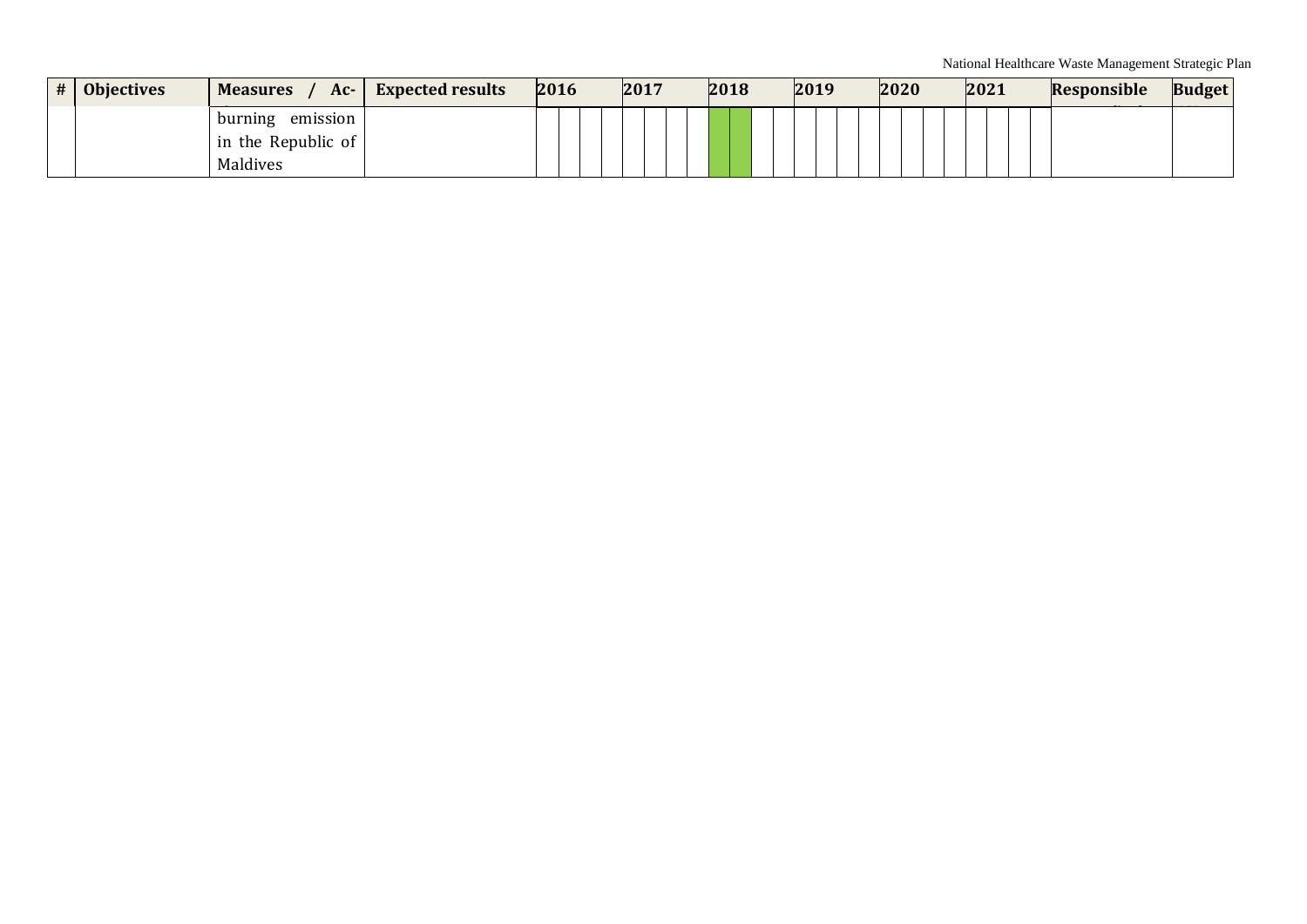# **1.3 Strategic Priority 3: Implementing of an integrated healthcare waste management system**

<span id="page-17-0"></span>

| $\#$           |                                                                      |                                                                                                  | <b>Expected</b>                                                                                              | 2016                                                    |  | 2017 |  | 2018 |  | 2019 |  | 2020 |  | 2021 |  | <b>Responsible Budget</b>                |            |
|----------------|----------------------------------------------------------------------|--------------------------------------------------------------------------------------------------|--------------------------------------------------------------------------------------------------------------|---------------------------------------------------------|--|------|--|------|--|------|--|------|--|------|--|------------------------------------------|------------|
|                | <b>Objectives</b>                                                    | <b>Measures / Actions</b>                                                                        | results                                                                                                      | $\begin{array}{c c} Q & Q & Q \\ 1 & 2 & 3 \end{array}$ |  |      |  |      |  |      |  |      |  |      |  | agency (ies)                             | <b>USD</b> |
|                | Assessment<br>of the current<br>waste man-<br>agement sit-<br>uation | Carry out a baseline survey in<br>collaboration with MoEE and<br>disseminate the report (online) | <b>Baseline</b><br>study on cur-<br>rent hcwm in<br>the Republic<br>available<br>is<br>and dissemi-<br>nated |                                                         |  |      |  |      |  |      |  |      |  |      |  | <b>HPA</b><br>and $\overline{h}$<br>MoEE |            |
|                |                                                                      | Conduct feasibility assessment<br>for non-burn technology                                        | Feasibility<br>Study<br>on<br>non-burn<br>technologies<br>available<br>is<br>and dissemi-<br>nated.          |                                                         |  |      |  |      |  |      |  |      |  |      |  | HPA / MNU                                |            |
|                |                                                                      | Identification and detailed as-<br>sessment of pilot area                                        | Assessment<br>was done and<br>report dis-<br>seminated                                                       |                                                         |  |      |  |      |  |      |  |      |  |      |  | UNDP / WHO<br>/ MoH                      | 6,500      |
| $\overline{c}$ | Set up of an<br>integrated<br>system in a                            | Planning, purchase, commis-<br>sioning and training for needed<br>waste equipment                | Equipment<br>available and<br>installed                                                                      |                                                         |  |      |  |      |  |      |  |      |  |      |  | UNDP / WHO<br>/ MoH                      | 130,000    |
|                | pilot Atoll                                                          | Planning and building of need-<br>ed infrastructure                                              | Infrastruc-<br>ture available<br>and<br>opera-<br>tional                                                     |                                                         |  |      |  |      |  |      |  |      |  |      |  | UNDP / WHO<br>/ MoH                      | 20,000     |
|                |                                                                      | Capacity building and raising<br>awareness                                                       | Relevant<br>council staffs                                                                                   |                                                         |  |      |  |      |  |      |  |      |  |      |  | UNDP / WHO                               | 32,500.00( |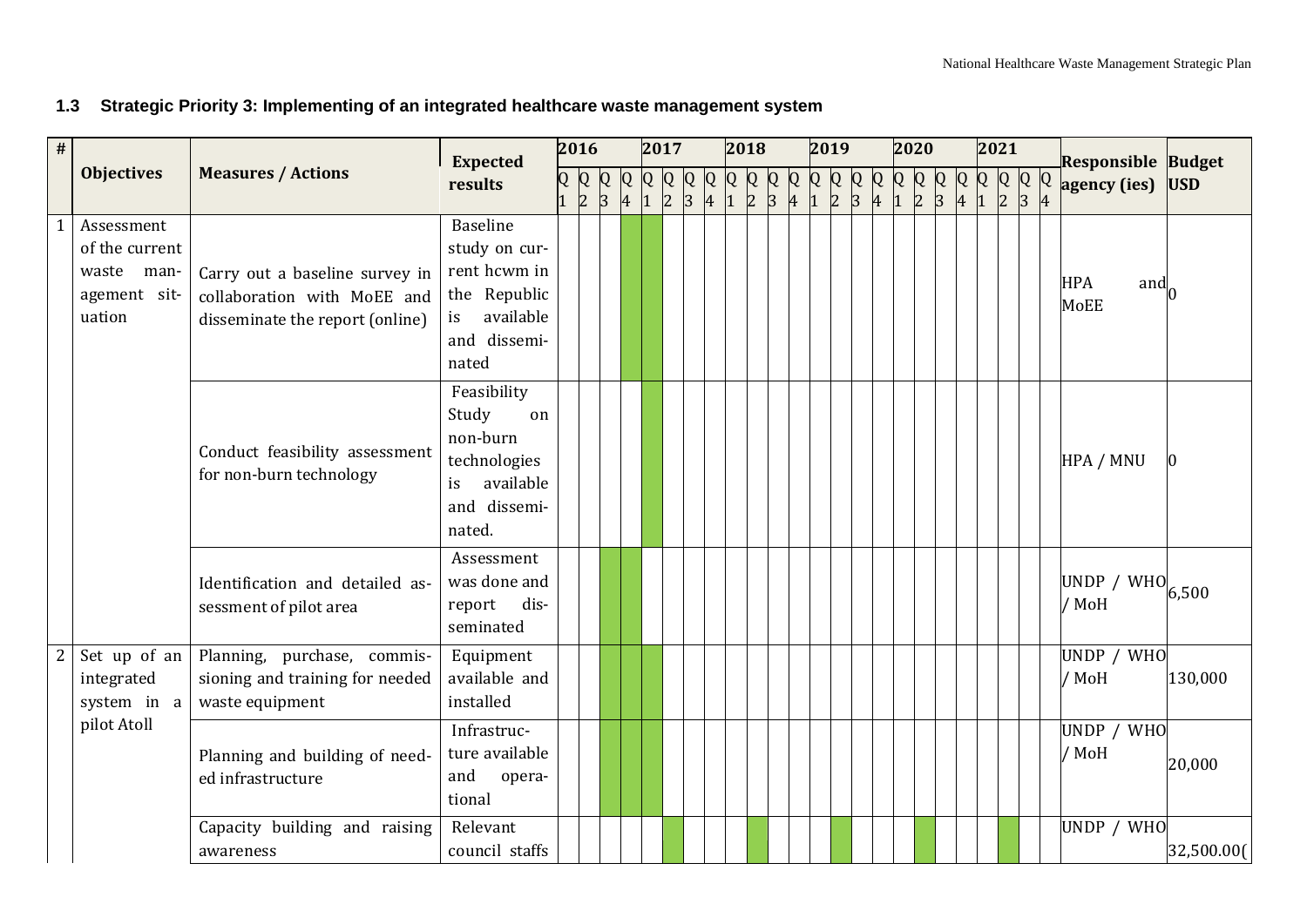| <b>Objectives</b><br>#                                      | <b>Measures / Actions</b>                                                                                 | <b>Expected</b>                                                                             | 2016 | 2017 | 2018 | 2019 | 2020 | 2021 | <b>Responsible Budget</b>                                  |                     |
|-------------------------------------------------------------|-----------------------------------------------------------------------------------------------------------|---------------------------------------------------------------------------------------------|------|------|------|------|------|------|------------------------------------------------------------|---------------------|
|                                                             |                                                                                                           | health<br>and<br>facility staffs<br>trained and<br>awareness<br>created                     |      |      |      |      |      |      | / MoH                                                      | 6,500 per<br>atoll) |
|                                                             | Conduct stakeholders' meeting<br>to share the results of the pilot<br>project                             | Pilot project<br>result shared<br>with relevant<br>stakeholders                             |      |      |      |      |      |      | UNDP / WHO<br>/ MoH                                        | 2,000               |
|                                                             | Development of HCWM plans<br>templates specific to the kind<br>and level of institution                   | Templates<br><b>HCWM</b><br>on<br>plans<br>are<br>developed<br>and dissemi-<br>nated        |      |      |      |      |      |      | Health Facili-<br>ties                                     |                     |
| 3<br>Improving<br>HCWM Plan-                                | Develop a proper procurement<br>plan (annual plan)                                                        | Annual plans<br>are available                                                               |      |      |      |      |      |      | <b>RAHSD</b><br><b>MOH</b>                                 | $\frac{1}{0}$       |
| ning and pro-<br>curement<br>process                        | Disseminate the specifications<br>of<br>the<br>consuma-<br>bles/commodities/supplies                      | Specifica-<br>tions<br>are<br>available and<br>disseminated                                 |      |      |      |      |      |      | <b>RAHSD</b><br><b>MOH</b>                                 |                     |
|                                                             | Calculation of annual budget<br>needed for HCWM at each HCF<br>and provided as a separate<br>budget line. | Annual<br>op-<br>eration and<br>maintenance<br>costs<br>are<br>calculated<br>and available. |      |      |      |      |      |      | Healthcare<br>facilities,<br>councils, MoH,<br><b>MoFT</b> |                     |
| Promote<br>4<br>green<br>pro-<br>curement and<br>minimizing | Developing a Resource Toolkit<br>for Green procurement                                                    | Green pro-<br>curement<br>toolkit devel-<br>oped                                            |      |      |      |      |      |      | <b>HPA</b><br>MoEE / EPA                                   | and $2,500$         |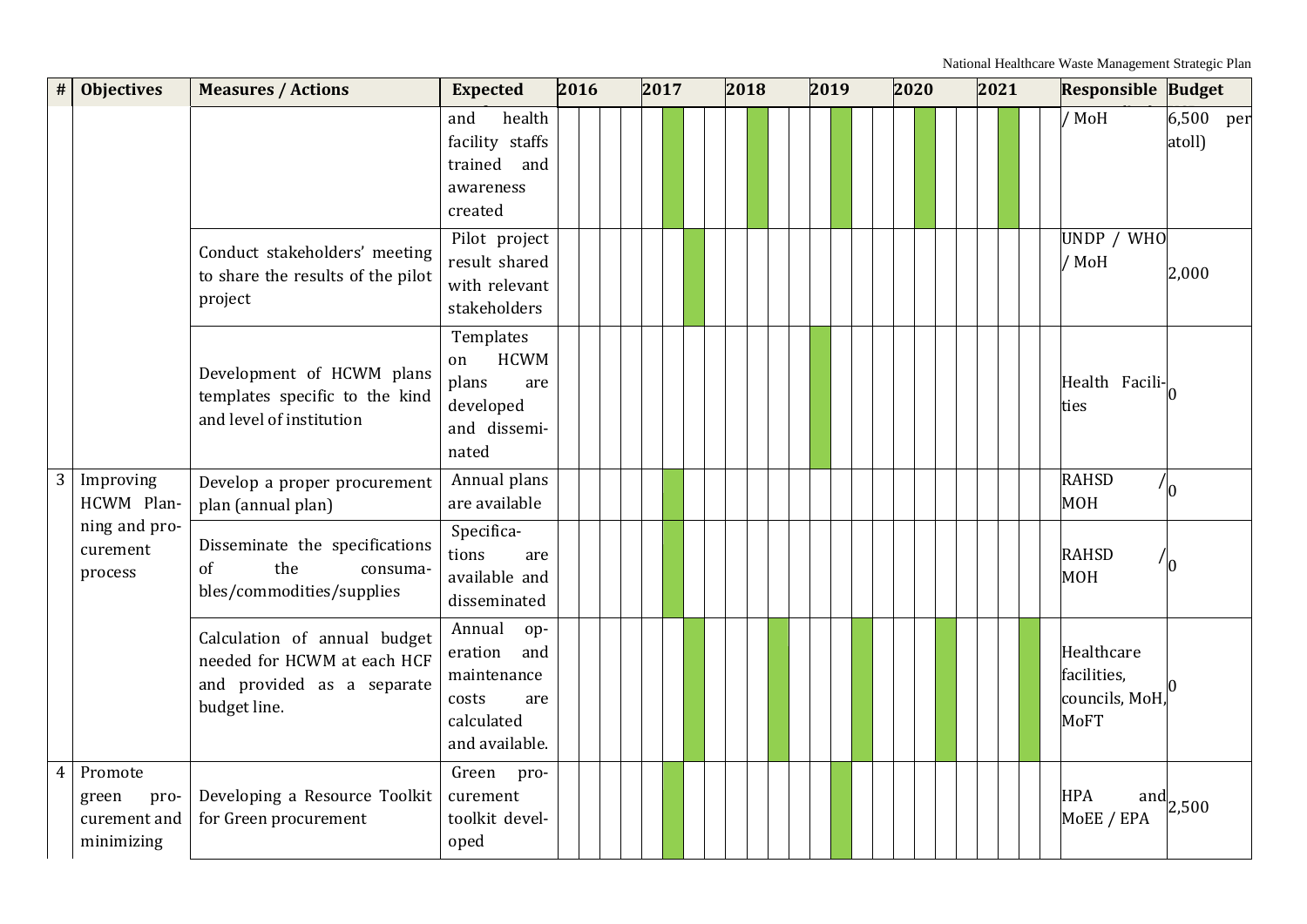|                 | <b>Objectives</b><br>#                                                    | <b>Measures / Actions</b>                                                                                                                                                                       | <b>Expected</b>                                                                             | 2016 | 2017 |  | 2018 | 2019 |  | 2020 |  | 2021 |  | <b>Responsible Budget</b>                                          |                                                  |
|-----------------|---------------------------------------------------------------------------|-------------------------------------------------------------------------------------------------------------------------------------------------------------------------------------------------|---------------------------------------------------------------------------------------------|------|------|--|------|------|--|------|--|------|--|--------------------------------------------------------------------|--------------------------------------------------|
|                 | waste                                                                     | Develop an E-Library for Green<br>Procurement                                                                                                                                                   | E-Library for<br>Green<br>Pro-<br>curement is<br>accessible to<br>for all facili-<br>ties   |      |      |  |      |      |  |      |  |      |  | Need basis                                                         | 3,500                                            |
|                 |                                                                           | Developing Case Studies and<br>Best practices                                                                                                                                                   | Sharing<br>of<br>knowledge<br>among<br>stakeholders<br>through an-<br>nual forums           |      |      |  |      |      |  |      |  |      |  | All<br>relevant<br>stakehold-<br>ers/HCF                           |                                                  |
|                 |                                                                           | Develop and share institutional<br>SOP's of a proper stock man-<br>agement to utilize the medi-<br>cines before the expiry date by<br>exchanging within the units and<br>wards (Hospital level) | Institutional<br>SOPs devel-<br>oped<br>and<br>shared                                       |      |      |  |      |      |  |      |  |      |  | $MFDA/MOH$ 0                                                       |                                                  |
| $5\phantom{.0}$ | Improvement<br>of Infectious<br>and<br>Waste<br>Sharp Waste<br>Management | Set up a waste segregation sys-<br>tem based on guideline                                                                                                                                       | Proper seg-<br>regation sys-<br>tems<br>are<br>available<br>in<br>all HCF                   |      |      |  |      |      |  |      |  |      |  | Health facili-16,800.00<br>ties / MoH $/(4200.00)$<br><b>RAHSD</b> | per atoll)                                       |
|                 |                                                                           | Establishment of waste storage<br>facilities in accordance with<br>national guideline (based on<br>the needs)                                                                                   | Storage are-<br>as for infec-<br>tious<br>and<br>sharp waste<br>are available<br>in all HCF |      |      |  |      |      |  |      |  |      |  | RAHSD,<br>MoH / HPA                                                | 206,800.00<br>(For one<br>hospital<br>51,700.00) |
|                 |                                                                           | Establish treatment technolo-<br>gies depending on the waste                                                                                                                                    | Treatment<br>technologies                                                                   |      |      |  |      |      |  |      |  |      |  | RAHSD,<br>MoH / HPA                                                | 460,000.00<br>(per year                          |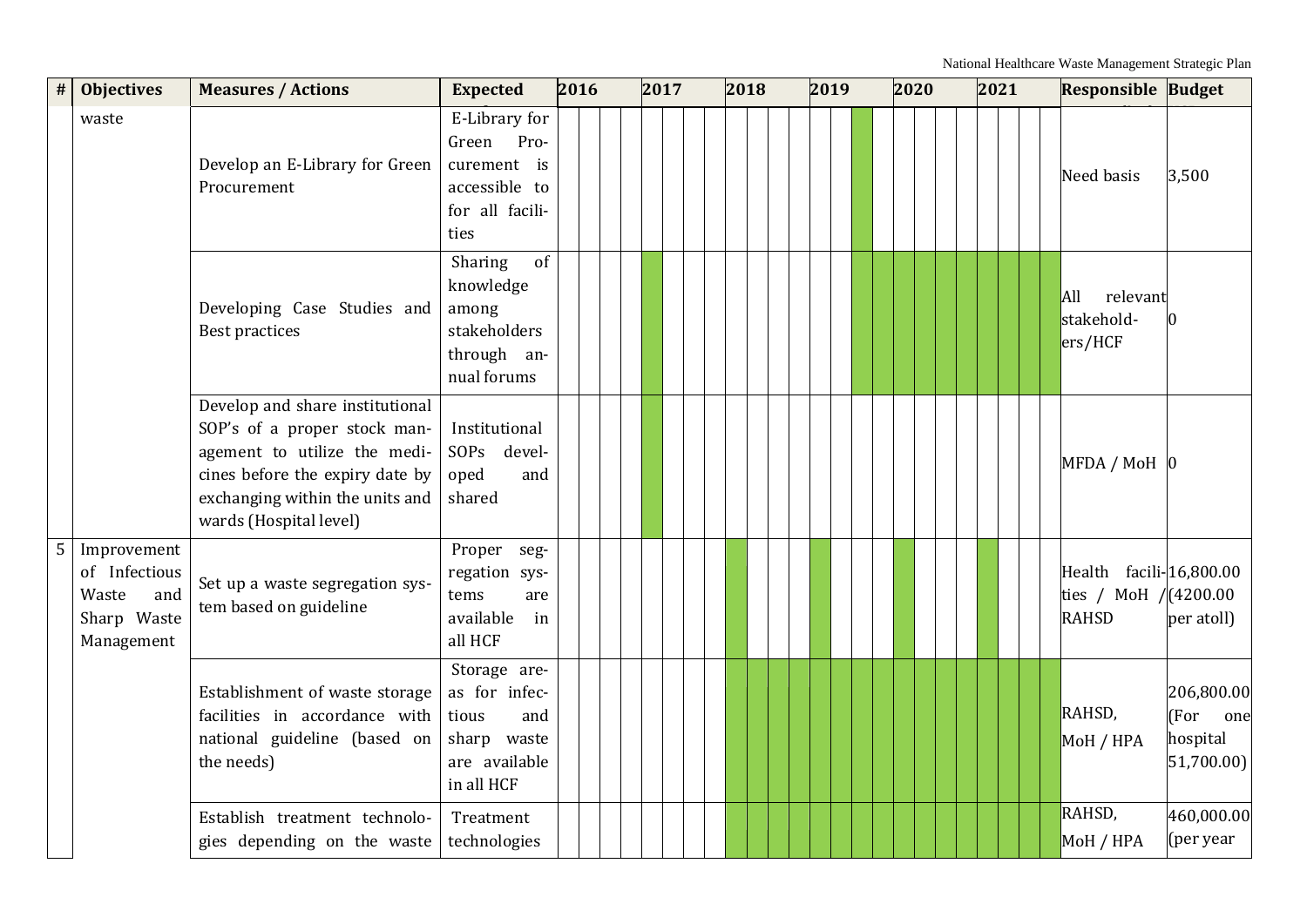| #              | <b>Objectives</b>                                                                 | <b>Measures / Actions</b>                                                                                                          | <b>Expected</b>                                                                                          | 2016 | 2017 | 2018 | 2019 | 2020 | 2021 | <b>Responsible Budget</b>         |           |
|----------------|-----------------------------------------------------------------------------------|------------------------------------------------------------------------------------------------------------------------------------|----------------------------------------------------------------------------------------------------------|------|------|------|------|------|------|-----------------------------------|-----------|
|                |                                                                                   | generated                                                                                                                          | for infectious<br>sharp<br>and<br>waste<br>are<br>available and<br>operational<br>for all HCF            |      |      |      |      |      |      |                                   | 115000.00 |
| 6 <sup>1</sup> | Improvement<br>Pharma-<br>of<br>ceutical and<br>Chemical<br>Waste Man-<br>agement | Establishment of storage areas<br>for pharmaceutical and chemi-<br>cal waste in the HCF in accord-<br>ance with national guideline | Storage are-<br>as for phar-<br>maceutical<br>and chemical<br>waste<br>are<br>available<br>in<br>all HCF |      |      |      |      |      |      | MOH/<br>RAHSD/HPA                 |           |
|                |                                                                                   | Ensure regular collection and<br>treatment of pharmaceutical<br>chemical<br>waste<br>and<br>on<br>regional/national level          | Regular col-<br>lection con-<br>tracted<br>and<br>contracts<br>available                                 |      |      |      |      |      |      | MoH/MFDA<br>RAHSD /<br><b>HPA</b> | Ю         |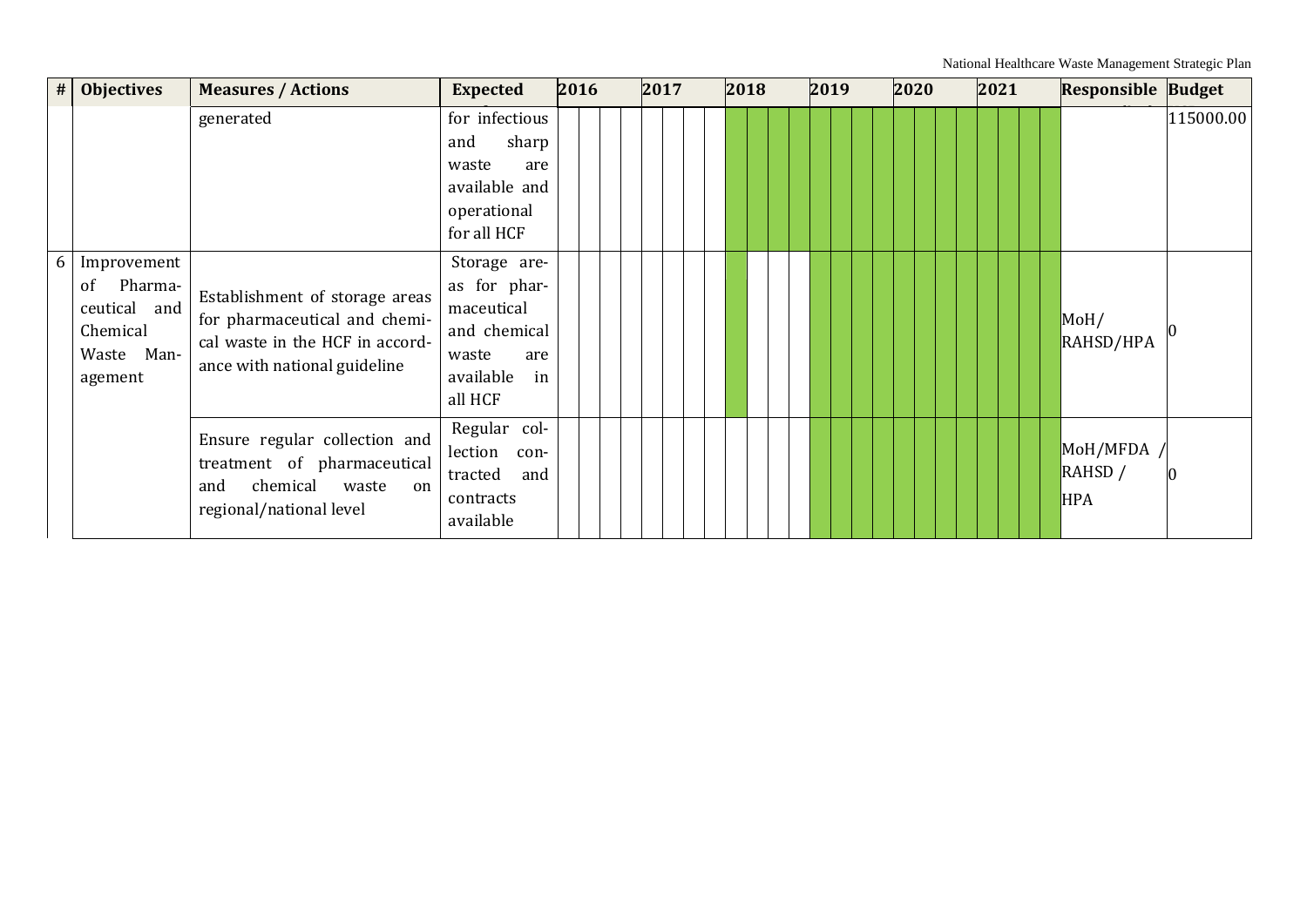# **1.4 Strategic Priority 4: Improving and adopting of national and local monitoring and evaluation process**

<span id="page-21-0"></span>

| # | <b>Objectives</b>                                                                                | <b>Measures / Actions</b>                                                                             | <b>Expected</b>                                                                                      | re-2016 |  | 2017 |  |  | 2018 |  |  | 2019 |  |  | 2020 |  |  | 2021 |  | <b>Responsible</b>                                                        | <b>Budget</b> |
|---|--------------------------------------------------------------------------------------------------|-------------------------------------------------------------------------------------------------------|------------------------------------------------------------------------------------------------------|---------|--|------|--|--|------|--|--|------|--|--|------|--|--|------|--|---------------------------------------------------------------------------|---------------|
|   |                                                                                                  |                                                                                                       | sults                                                                                                |         |  |      |  |  |      |  |  |      |  |  |      |  |  |      |  | Q1Q2Q3Q4Q1Q2Q3Q4Q1Q2Q3Q4Q1Q2Q3Q4Q1Q2qq1Q2Q3Q4Q1Q2Q3Q4Q1Q2Q3q4agency (ies) | <b>USD</b>    |
|   | Assessment of the<br>current monitoring<br>situation                                             | Develop assessment<br>tools<br>and<br>user<br>guideline (e.g. ques-<br>tionnaire,<br>survey<br>forms) | Tools and guide-<br>line developed                                                                   |         |  |      |  |  |      |  |  |      |  |  |      |  |  |      |  | HPA / QAD                                                                 |               |
|   |                                                                                                  | the<br>Conduct<br>as-<br>sessment of current<br>monitoring situation                                  | Assessment<br>re-<br>port is available<br>and disseminated                                           |         |  |      |  |  |      |  |  |      |  |  |      |  |  |      |  | HPA / QAD                                                                 |               |
|   | Strengthen report-<br>monitoring,<br>ing,<br>and<br>evaluation<br>mechanism<br>on<br><b>HCWM</b> | Develop monitoring<br>tools and auditing<br>tool                                                      | Monitoring<br>and<br>auditing tools are<br>available<br>and<br>shared with rele-<br>vant stakeholder |         |  |      |  |  |      |  |  |      |  |  |      |  |  |      |  | HPA / QAD                                                                 | 1,500         |
|   |                                                                                                  | Trial testing of the<br>tool in 1 Atoll                                                               | Trial test con-<br>ducted and weak<br>points identified                                              |         |  |      |  |  |      |  |  |      |  |  |      |  |  |      |  | HPA / QAD                                                                 | 3,500         |
|   |                                                                                                  | Finalize the moni-<br>and<br>toring<br>audit<br>tools                                                 | Tools<br>are<br>finalized<br>and<br>ready to use                                                     |         |  |      |  |  |      |  |  |      |  |  |      |  |  |      |  | HPA / QAD                                                                 |               |
|   |                                                                                                  | Training of focal<br>points from all the<br>health care facilities                                    | Focal points are<br>trained and certi-<br>fied                                                       |         |  |      |  |  |      |  |  |      |  |  |      |  |  |      |  | HPA / QAD                                                                 | 9,000         |
| 3 | Regular<br>monitor-<br>ing and evaluation<br>of the Health Care<br>Waste<br>Manage-              | Monitoring<br>and<br>providing feedback<br>at least every 12<br>months                                | Monitoring<br>re-<br>ports generated<br>and shared                                                   |         |  |      |  |  |      |  |  |      |  |  |      |  |  |      |  | HPA/<br>RAHSD/QA                                                          |               |
|   | ment system and                                                                                  | Develop and main-                                                                                     | Web-based sys-                                                                                       |         |  |      |  |  |      |  |  |      |  |  |      |  |  |      |  | HPA/MoH/NCIT 0                                                            |               |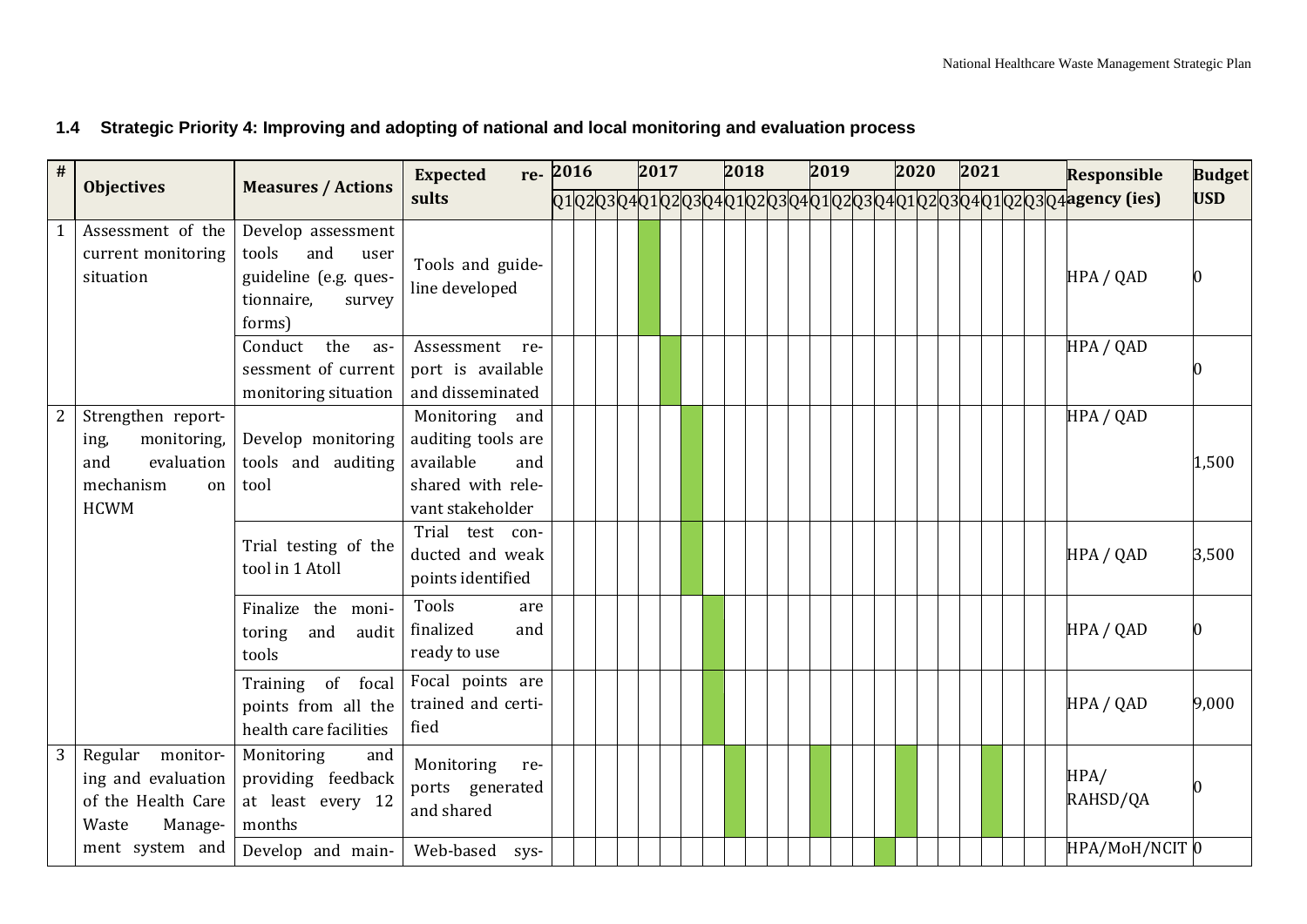| # | <b>Objectives</b> | Measures / Actions                                      | Expected                         | re-2016 | 2017 | 2018 | 2019 | 2020 | 2021 | <b>Responsible</b> | <b>Budget</b> |
|---|-------------------|---------------------------------------------------------|----------------------------------|---------|------|------|------|------|------|--------------------|---------------|
|   |                   | performance of the   tain the web-based   tem developed |                                  |         |      |      |      |      |      |                    |               |
|   | equipment         | information system   Information inte-                  |                                  |         |      |      |      |      |      |                    |               |
|   |                   |                                                         | Integrate infor- grated into Na- |         |      |      |      |      |      |                    |               |
|   |                   | mation into National   tional                           | Infor-                           |         |      |      |      |      |      |                    |               |
|   |                   | <b>Information System</b>                               | mation System                    |         |      |      |      |      |      |                    |               |